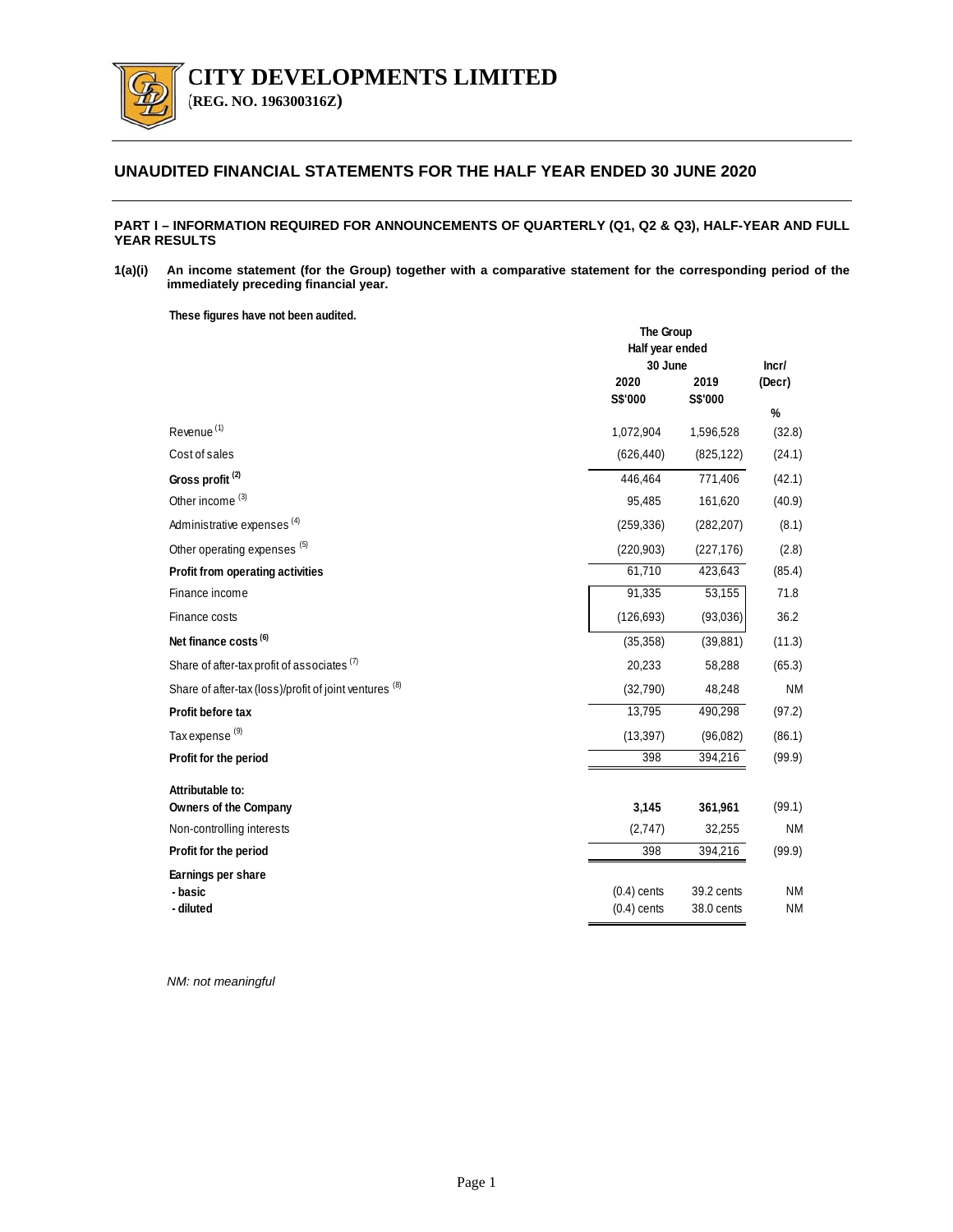**(REG. NO. 196300316Z)**

#### **Notes to the Group's Income Statement:**

(1) The decrease in revenue for 1H 2020 was primarily attributable to a substantial decline in contribution from hotel operations segment as a result of the adverse impact from COVID-19 outbreak which brought about an unprecedented downturn in global tourism and travel. Property development and investment properties segments were also impacted to varying extent.

In 1H 2020, the Group's hotels located in all regions recorded significantly lower RevPAR as the local governments in many countries imposed measures including quarantine, strict social distancing, lockdown of cities and closure of international borders to curb the spread of the pandemic. This led to surge in hotel booking cancellations and mass cancellations or postponement of events. Additionally, several of the Group's hotels were closed temporarily for different time period whilst those opened were generally operating at much lower occupancies than before with the exception of Singapore hotels which were aided by accommodation demand from foreign workers affected by Malaysia border closures and returnees from overseas serving out Stay Home Notices in hotels.

 1H 2020 revenue from property development segment included contributions largely from The Tapestry, Whistler Grand and Amber Park, which were recognised progressively based on their stages of construction of sold units, and balance units for completed projects including Gramercy Park and Hongqiao Royal Lake, Shanghai. In Singapore, the Group registered lower sales volume due to closure of all six operating sales galleries during Phase 1 of Circuit Breaker, and constructions works were also delayed. New home sales for the Group's overseas launched projects also slowed due to lockdowns imposed by local governments. 1H 2019 revenue was primarily derived from Gramercy Park, New Futura, Suzhou Hong Leong City Center (HLCC) and Hongqiao Royal Lake as well as The Tapestry and Whistler Grand.

 Lower revenue was also reported by the investment properties segment due to rental rebates granted to tenants for buildings located in Singapore and China, particularly the retail malls. Additionally, hotels under master lease arrangements, held primarily under CDL Hospitality Trusts, generated lower rental income as well.

Items 14 and 15 further analyse the performance by segments.

- (2) Gross profit margin achieved for 1H 2020 was 42% as compared to 48% in 1H 2019. This was mainly due to thinner profit margins achieved for those Singapore residential projects that are still under construction as compared to those high-end completed projects including Gramercy Park and New Futura that commanded better margins, coupled with a more compressed margin from hotel operations segment led by lower room rate seen in most regions.
- (3) Other income for 1H 2020 comprised mainly divestment gains from disposal of Millennium Hotel Cincinnati of \$26.4 million and equity stake in Sceptre Hospitality Resources (SHR) of \$23.5 million, as well as a negative goodwill of \$43.2 million on acquisition of an effective 51.01% joint controlling interest in Sincere Property Group (Sincere), a real estate developer in China, in 1H 2020.

Other income for 1H 2019 relate largely to the unwinding of the Group's first and second Profit Participation Securities (PPS) structures. For PPS 1, the Group acquired the remaining PPS instruments issued by Sunbright Holdings Limited (Sunbright), an associate of the Group, which was established in 2014 under this structure, in connection with the non-residential components of the Quayside Collection comprising W Singapore – Sentosa Cove and Quayside Isle, that the Group did not own. As part of the purchase price allocation exercise, a net gain of about \$7 million was recorded due to remeasurement of its existing stake in these properties at fair value. For PPS 2, the Group realised a deferred gain of \$144.3 million and \$9.6 million from the divestment of Manulife Centre and 7 & 9 Tampines Grande respectively, from the Group's PPS 2 structure established in 2015 via Golden Crest Holdings (Golden Crest).

Additionally, the Group received distribution of \$43.3 million in 1H 2019 from Golden Crest for its 40% investment in PPS 2 in accordance with the stipulated waterfall distribution. This was accounted under share of after-tax profit of associates.

(4) Administrative expenses comprised mainly depreciation, hotel administrative expenses and salaries and related expenses.

The decrease in administrative expenses in 1H 2020 was largely due to lower hotel administrative expenses and salaries expenses, in tandem with lower revenue generated from hotel operations, cost containment measures undertaken by hotels and wage support received from local governments.

The decrease was partially offset by higher depreciation contributed by investment properties added to the Group's portfolio in 2H 2019 which included The Biltmore Mayfair (reopened in September 2019), Hong Leong Hongqiao Centre (formerly Shanghai Hongqiao Sincere Centre (Phase 2)) (acquired in November 2019), two towers within Hong Leong Plaza Hongqiao (they were transferred from development properties to investment properties upon tenants being secured in December 2019) and a leasehold industrial building for laundry operations (construction completed in June 2019). Further, the Group's acquisition of W Singapore – Sentosa Cove and Quayside Isle in April 2019 via the abovementioned PPS 1 financial instruments also contributed to the higher depreciation in 1H 2020.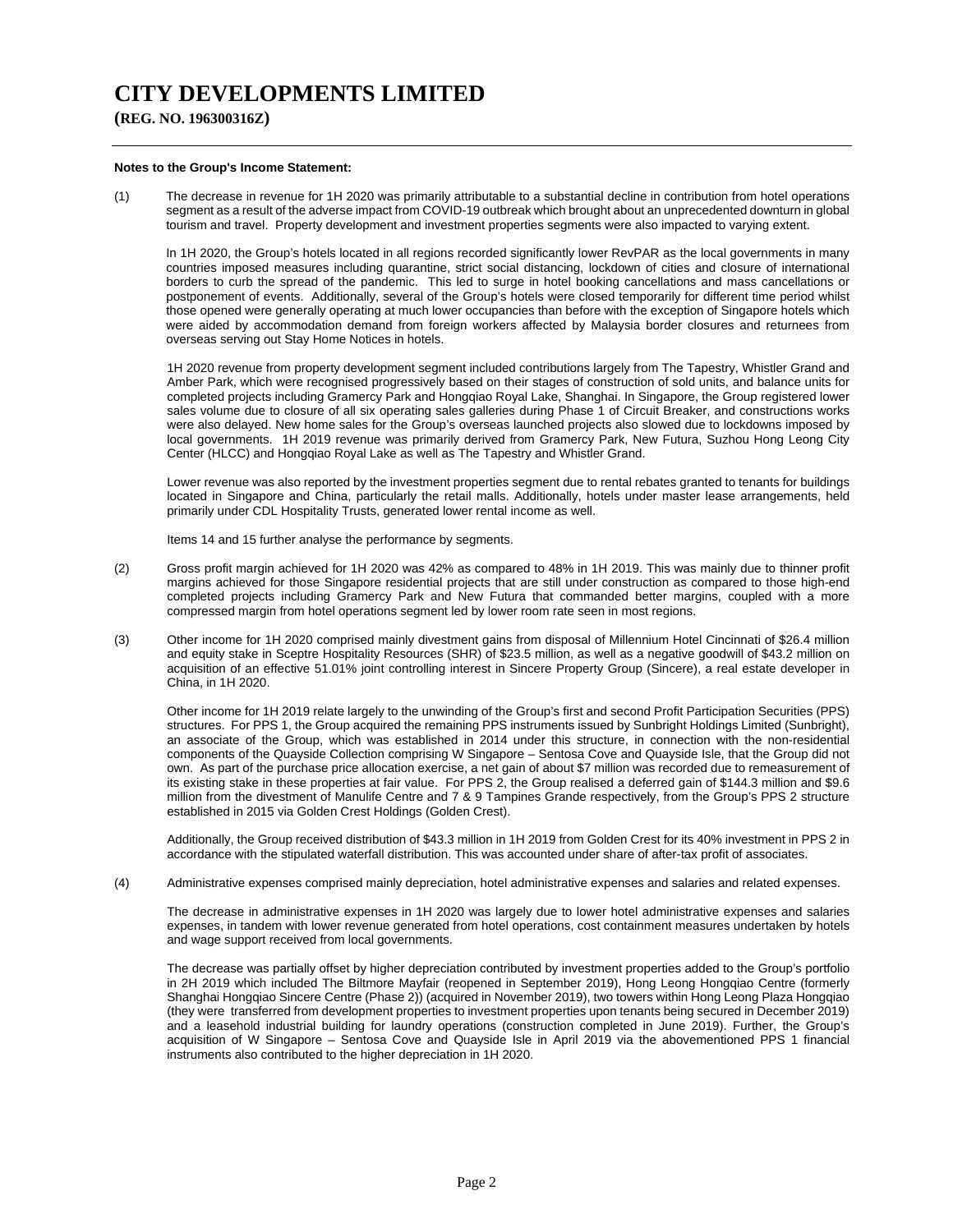## **(REG. NO. 196300316Z)**

(5) Other operating expenses included impairment losses recognised on property, plant and equipment, property taxes, insurance and other operating expenses on hotels.

1H 2020 included impairment losses of \$33.9 million on six hotels in the United States of America (US), one hotel in the United Kingdom (UK) and one hotel in Europe. Additionally, \$7.0 million allowance for doubtful receivables was made mainly for rent receivables from Pullman Hotel Munich and Hotel Cerretani Firenze which have payment difficulties due to COVID-19, and on aged receivables of several other US and UK hotels. This was substantially offset by lower hotel operating expenses in view of hotels closures and cost containment measures implemented.

#### (6) Net finance costs comprised the following:

|                                                                                         |             | The Group<br>Half year ended |                |           |
|-----------------------------------------------------------------------------------------|-------------|------------------------------|----------------|-----------|
|                                                                                         |             |                              |                |           |
|                                                                                         |             | 30 June                      |                |           |
|                                                                                         |             | 2020                         | 2019           | Incr/     |
|                                                                                         | <b>Note</b> | <b>S\$'000</b>               | <b>S\$'000</b> | (Decr)    |
| <b>Finance income</b>                                                                   |             |                              |                | %         |
| Interest income                                                                         | (i)         | 42,543                       | 27,320         | 55.7      |
| Fair value gain on financial derivatives                                                | (ii)        |                              | 8,922          | <b>NM</b> |
| Fair value gain on financial assets measured at fair value through profit or loss (net) | (iii)       | 39,548                       | 16,915         | <b>NM</b> |
| Net exchange gain                                                                       | (iv)        | 9,495                        |                | <b>NM</b> |
| Less: finance income capitalised                                                        |             | (251)                        | (2)            | <b>NM</b> |
|                                                                                         |             | 91,335                       | 53,155         | 71.8      |
| <b>Finance costs</b>                                                                    |             |                              |                |           |
| Amortisation of transaction costs capitalised                                           |             | (4,056)                      | (3,911)        | 3.7       |
| Interest expenses                                                                       | (v)         | (115, 024)                   | (95, 518)      | 20.4      |
| Fair value loss on financial derivatives                                                | (ii)        | (18,938)                     |                | <b>NM</b> |
| Net exchange loss                                                                       | (iv)        |                              | (5, 182)       | <b>NM</b> |
| Unwinding of discount on non-current liabilities                                        |             | (234)                        | (305)          | (23.3)    |
| Less: finance costs capitalised                                                         |             | 11,559                       | 11,880         | (2.7)     |
|                                                                                         |             | (126,693)                    | (93,036)       | 36.2      |
| Net finance costs                                                                       |             | (35, 358)                    | (39, 881)      | (11.3)    |

#### *NM: not meaningful*

- (i) The increase in interest income in 1H 2020 was largely due to the interest income earned on a US\$230 million bond issued by Sincere in end June 2019 which the Group subscribed.
- (ii) Fair value gain/(loss) on financial derivatives relate mainly to the net effect arising from the remeasurement of foreign exchange forward contracts and Euro/United States dollar (USD) cross-currency interest rate swap contract (CCS) entered into by CDL Hospitality Trusts (CDLHT), Sterling Pound/Singapore dollar (SGD), Japanese Yen/SGD, Euro/SGD and Renminbi/SGD CCS, foreign currency exchange swap and floating-for-fixed SGD interest rate swaps entered into by the Group.

Fair value loss for 1H 2020 was mainly due to \$23.8 million loss (1H 2019: \$6.5 million gain) recognised on Renminbi/SGD foreign currency exchange swap entered by the Group in connection with the loan granted to Sincere. Pursuant to the Group's acquisition of Sincere in April 2020, the foreign currency exchange swap has been designated as a hedge of net investment in Sincere and subsequent fair value changes are recognised in other comprehensive income. The fair value loss was partially offset by \$7.7 million fair value gain on a call option granted to acquire an additional 9.0% effective equity interest in Sincere, which is exercisable at the Group's discretion on the later of 18 months from acquisition completion date or 1 July 2022.

(iii) This mainly arose from remeasurement of unquoted debt instruments and investments in equities and funds measured at fair value through profit or loss.

The gain for 1H 2020 was largely attributable to net fair value gain on the abovementioned Renminbi loan granted to Sincere, which was classified as an unquoted debt instrument measured at fair value through profit or loss. Fair value gain on this debt instrument included interest income of \$15.5 million and a translation gain of \$19.8 million from the appreciation of Renminbi against SGD. The loan has been reclassified to amount owing from joint ventures following the acquisition of the 51.01% effective stake in Sincere and upon repayment in May 2020, the funds were rechanneled to subscribe for preference shares in HCP Chongqing Property Development Co Ltd (HCP), the indirect controlling shareholder of Sincere .

The gain for 1H 2019 was attributable to interest income of \$22.1 million earned from the aforesaid loan to Sincere which was partially offset by fair value loss on remeasurement of certain quoted equities.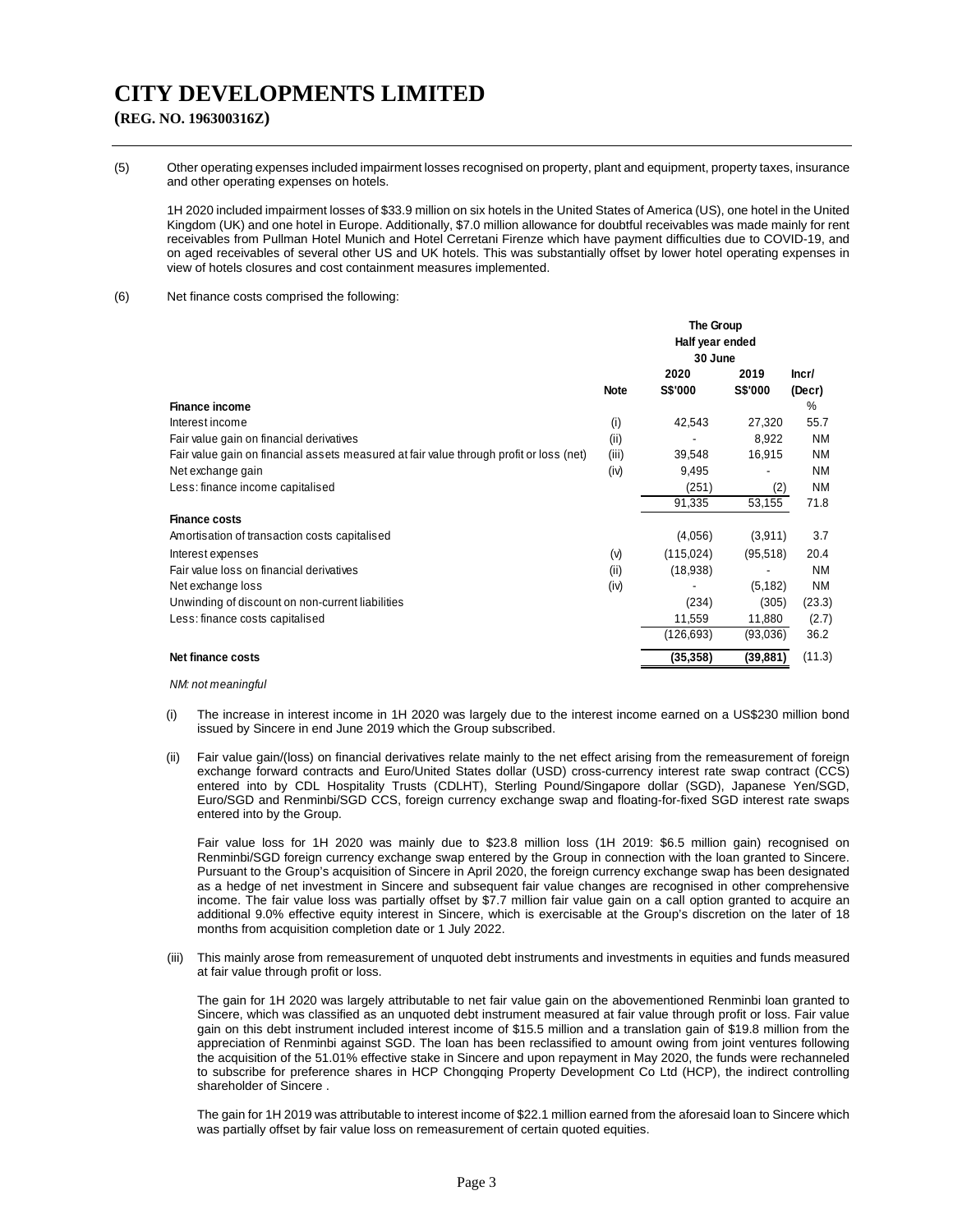**(REG. NO. 196300316Z)**

(iv) Net exchange gain for 1H 2020 related mainly to translation gain on the US\$230 million bond issued by Sincere following the strengthening of USD against SGD, and strengthening of Australian dollar, USD and Euro denominated receivables and bank deposits against SGD.

Net exchange loss in 1H 2019 was mainly attributable to the translation loss from the weakening of a Sterling Pound denominated intercompany loan receivable.

- (v) The increase in interest expenses for 1H 2020 was mainly due to the Group's higher borrowings to provide various funding requirements including the acquisition of an effective 51.01% joint controlling interest in Sincere in 1H 2020, subscription of US dollar bond issued by Sincere in end June 2019, acquisition and development of land sites/properties in Singapore and overseas, and privatisation of Millennium & Copthorne plc in late 2019.
- (7) The decrease in share of after-tax profit of associates was mainly attributable to the lower share of distribution progressively received from Golden Crest arising from the unwinding of PPS 2 structure in 1H 2020 of \$2.6 million (1H 2019: \$43.3 million).
- (8) 1H 2020 share of after-tax losses of joint ventures was primarily contributed by Sincere and lackluster hotel performance from JW Marriot Hotel South Beach, St Regis Hotel, JW Marriot Hotel Hong Kong and New World Millennium Hong Kong Hotel due to immense negative impact from COVID-19 outbreak. There was also lower contribution from South Beach Residences, Forest Woods and the Ivy and Eve project in Brisbane. This was partially mitigated by stronger contribution from Boulevard 88 which was launched for sale in 1H 2019.
- (9) Tax expense for the period was derived at by applying the varying statutory tax rates on the taxable profit/(loss) and taxable/deductible temporary differences of the different countries in which the Group operates.

|                                           | <b>The Group</b><br>Half year ended<br>30 June |                |
|-------------------------------------------|------------------------------------------------|----------------|
| The tax charge relates to the following:  | 2020<br>S\$'m                                  | 2019<br>S\$'m  |
| Profit for the period                     | 36.1                                           | 88.6           |
| One-off deferred tax credit               | (17.6)                                         | $\blacksquare$ |
| Land appreciation tax                     | 5.8                                            | 11.6           |
| Overprovision in respect of prior periods | (10.9)                                         | (4.1)          |
|                                           | 13.4                                           | 96.1           |

1H 2020 included a deferred tax credit of \$18 million recognised following the reintroduction of tax depreciation on commercial and industrial buildings in New Zealand effective from 1 January 2020, as part of the New Zealand government's COVID-19 Business Continuity Package.

Excluding this deferred tax credit, the higher effective tax rate in 1H 2020 was primarily due to losses incurred by foreign subsidiaries (mostly in the US) which were not available for set off against profits of local subsidiaries and deferred tax assets were recognised only to the extent that it is probable that the related tax benefit will be realised.

(10) Profit before tax included the following:

|                                                                                 | The Group<br>Half year ended<br>30 June |                        |
|---------------------------------------------------------------------------------|-----------------------------------------|------------------------|
|                                                                                 | 2020<br><b>S\$'000</b>                  | 2019<br><b>S\$'000</b> |
| Allowance made for doubtful receivables and bad debts written off               | (7,059)                                 | (270)                  |
| Allowance written back for foreseeable loss on development properties           |                                         | 1,782                  |
| Dividend income                                                                 | 576                                     | 1,746                  |
| Depreciation and amortisation                                                   | (140, 544)                              | (131, 252)             |
| Gain on loss of control in a subsidiary                                         | 23.471                                  |                        |
| Gain on remeasurement of previously held interest in an associate which         |                                         |                        |
| became a subsidiary                                                             |                                         | 6,608                  |
| Impairment losses on property, plant and equipment                              | (33,930)                                |                        |
| Loss on dilution of an associate                                                | (946)                                   | $\blacksquare$         |
| Profit on sale of property, plant and equipment and investment properties (net) | 26,373                                  | 153,893                |
| Negative goodwill on acquisition of a joint venture                             | 43,234                                  |                        |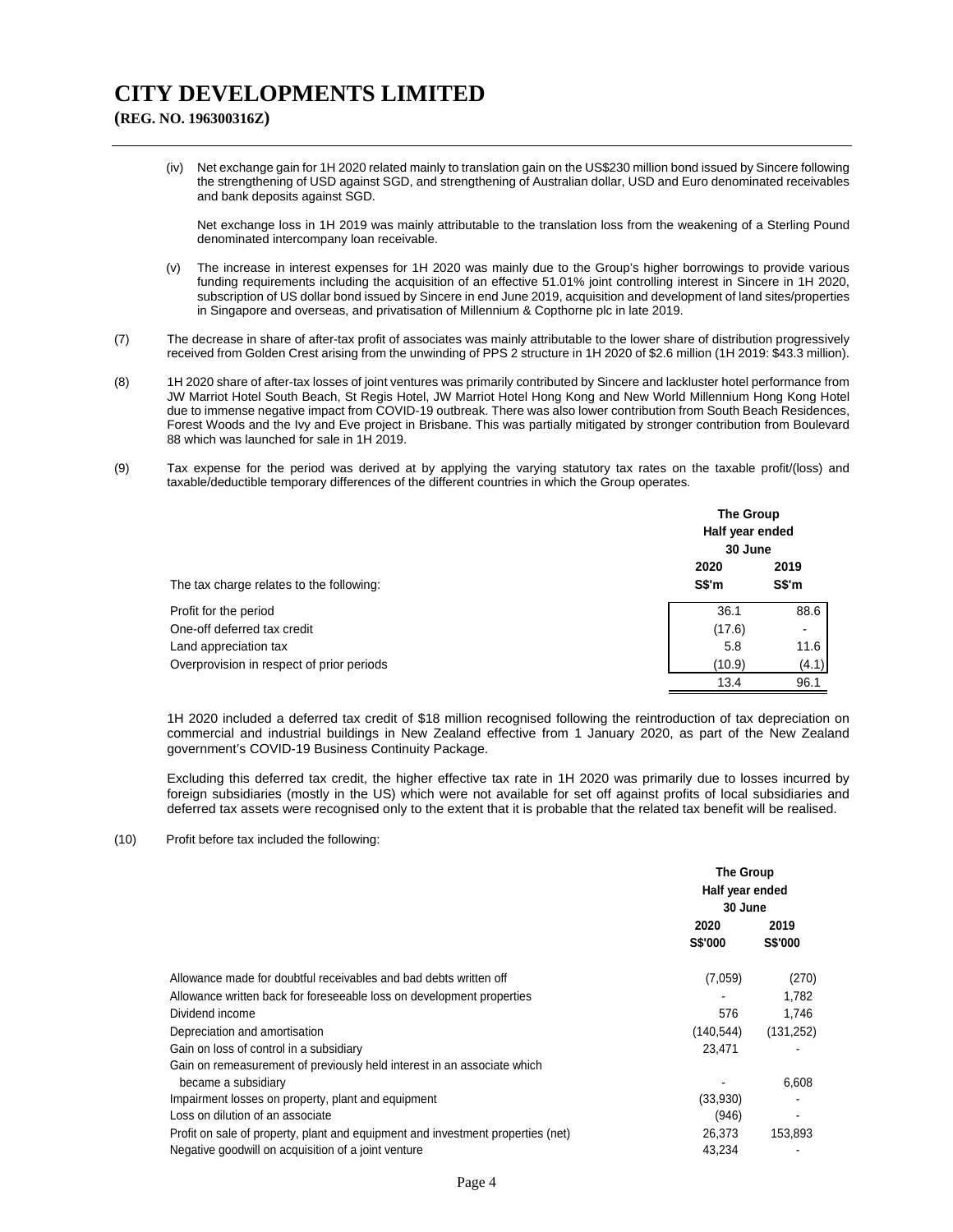**(REG. NO. 196300316Z)**

## **1(a)(ii) Consolidated Statement of Comprehensive Income**

|                                                                           | The Group<br>Half year ended<br>30 June |                        |
|---------------------------------------------------------------------------|-----------------------------------------|------------------------|
|                                                                           | 2020<br><b>S\$'000</b>                  | 2019<br><b>S\$'000</b> |
| Profit for the period                                                     | 398                                     | 394,216                |
| Other comprehensive income:                                               |                                         |                        |
| Item that will not be reclassified to profit or loss:                     |                                         |                        |
| Change in fair value of equity instruments measured at                    |                                         |                        |
| fair value through other comprehensive income                             | (11, 347)                               | 2,408                  |
| Items that are or may be reclassified subsequently to profit or loss:     |                                         |                        |
| Effective portion of changes in fair value of cash flow hedges            | (5,222)                                 | (4,739)                |
| Exchange differences on hedges of net investment in foreign operations    | (685)                                   | 1,330                  |
| Exchange differences on monetary items forming part of net                |                                         |                        |
| investment in foreign operations                                          | 21,801                                  | (5, 192)               |
| Exchange differences reclassified to profit or loss on loss of control in |                                         |                        |
| a foreign operation                                                       | 16                                      |                        |
| Share of translation differences of equity-accounted investees            | 8.787                                   | (5,931)                |
| Translation differences arising on consolidation of foreign operations    | 60,673                                  | (46, 976)              |
| Total other comprehensive income for the period, net of tax               | 74,023                                  | (59, 100)              |
| Total comprehensive income for the period                                 | 74,421                                  | 335,116                |
| Attributable to:                                                          |                                         |                        |
| <b>Owners of the Company</b>                                              | 57,096                                  | 326,641                |
| Non-controlling interests                                                 | 17,325                                  | 8,475                  |
| Total comprehensive income for the period                                 | 74,421                                  | 335,116                |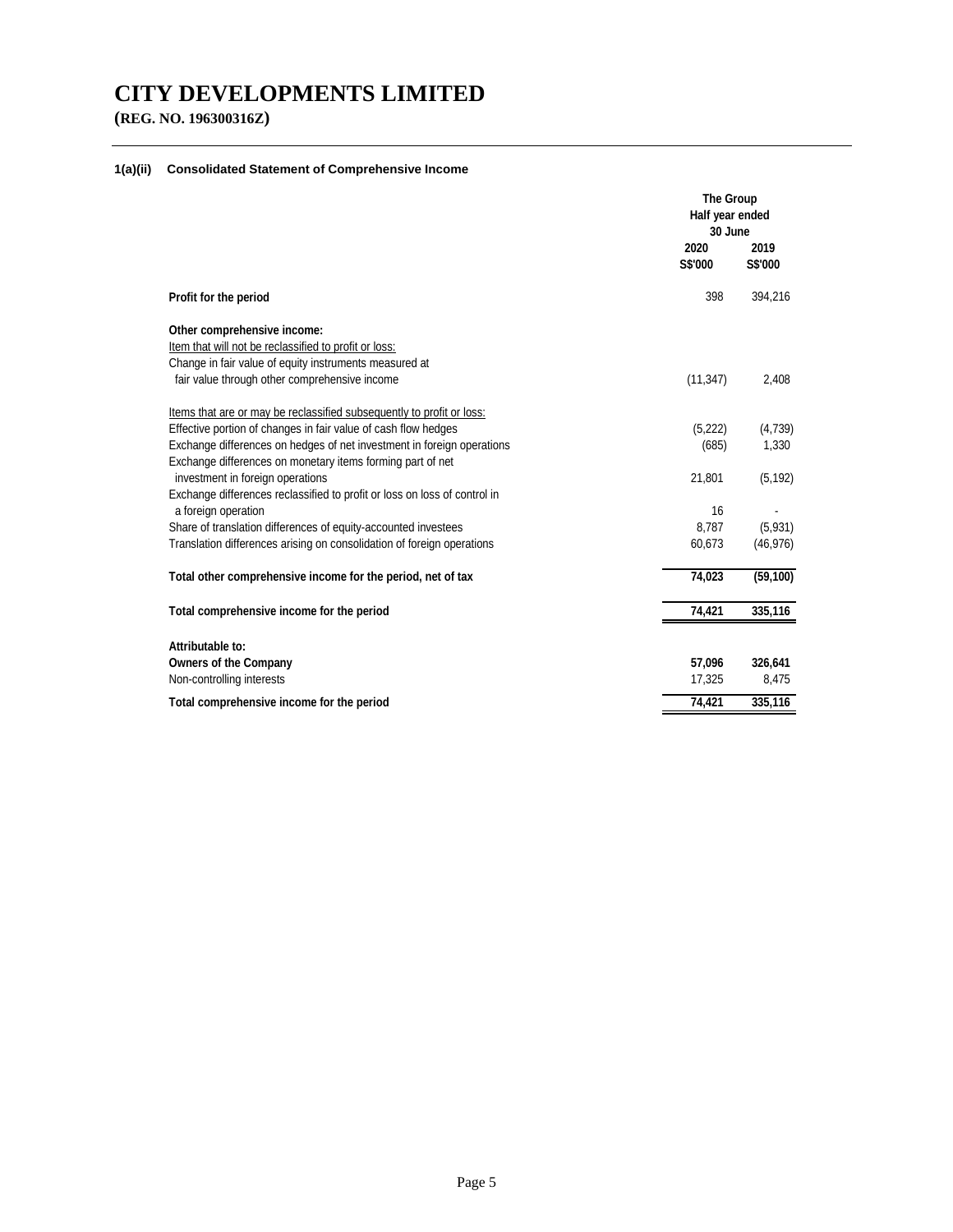## **(REG. NO. 196300316Z)**

**1(b)(i) A statement of financial position (for the issuer and Group), together with a comparative statement as at the end of the immediately preceding financial year.** 

|                                                                  | <b>Note</b> | The Group                             |                                | The Company                           |                                       |
|------------------------------------------------------------------|-------------|---------------------------------------|--------------------------------|---------------------------------------|---------------------------------------|
|                                                                  |             | As at<br>30.06.2020<br><b>S\$'000</b> | As at<br>31.12.2019<br>S\$'000 | As at<br>30.06.2020<br><b>S\$'000</b> | As at<br>31.12.2019<br><b>S\$'000</b> |
| Non-current assets                                               |             |                                       |                                |                                       |                                       |
| Property, plant and equipment                                    |             | 5,421,492                             | 5,462,367                      | 40,254                                | 43,677                                |
| Investment properties                                            |             | 4,457,127                             | 4,410,261                      | 430,649                               | 436,510                               |
| Investments in subsidiaries                                      |             |                                       |                                | 2,025,003                             | 2,024,934                             |
| Investments in associates                                        | (1)         | 615,380                               | 562,876                        |                                       |                                       |
| Investments in joint ventures                                    | (2)         | 1,993,139                             | 1,192,456                      | 37,360                                | 37,360                                |
| <b>Financial assets</b>                                          |             | 1,080,642                             | 1,060,292                      | 375,655                               | 375,964                               |
| Other non-current assets                                         | (3)         | 694,600                               | 677,732                        | 5,932,942                             | 5,134,558                             |
|                                                                  |             | 14,262,380                            | 13,365,984                     | 8,841,863                             | 8,053,003                             |
| <b>Current assets</b>                                            |             |                                       |                                |                                       |                                       |
| Development properties                                           | (4)         | 5,608,109                             | 5,155,642                      | 181,699                               | 181,735                               |
| Contract costs                                                   |             | 28,501                                | 26,151                         |                                       |                                       |
| Contract assets                                                  | (5)         | 364,536                               | 242,048                        |                                       |                                       |
| Consumable stocks                                                |             | 10,902                                | 16,650                         |                                       |                                       |
| <b>Financial assets</b>                                          | (6)         | 20,107                                | 562,681                        |                                       |                                       |
| Trade and other receivables                                      | (7)         | 998,963                               | 822,074                        | 5,531,254                             | 5,521,625                             |
| Cash and cash equivalents                                        |             | 2,401,671                             | 2,797,652                      | 1,127,659                             | 1,269,235                             |
|                                                                  |             | 9,432,789                             | 9,622,898                      | 6,840,612                             | 6,972,595                             |
| Assets held for sale                                             | (8)         | 160,605                               | 211,375                        |                                       |                                       |
|                                                                  |             | 9,593,394                             | 9,834,273                      | 6,840,612                             | 6,972,595                             |
| <b>Total assets</b>                                              |             | 23,855,774                            | 23,200,257                     | 15,682,475                            | 15,025,598                            |
| Equity attributable to Owners of<br>the Company<br>Share capital |             | 1,991,397                             | 1,991,397                      | 1,991,397                             | 1,991,397                             |
| Reserves                                                         |             | 8,580,354                             | 8,528,853                      | 4,617,010                             | 4,615,886                             |
|                                                                  |             | 10,571,751                            | 10,520,250                     | 6,608,407                             | 6,607,283                             |
| <b>Non-controlling interests</b>                                 |             | 719,212                               | 746,306                        |                                       |                                       |
| <b>Total equity</b>                                              |             | 11,290,963                            | 11,266,556                     | 6,608,407                             | 6,607,283                             |
| <b>Non-current liabilities</b>                                   |             |                                       |                                |                                       |                                       |
| Interest-bearing borrowings*                                     | (9)         | 8,655,014                             | 7,673,152                      | 5,231,542                             | 4,211,386                             |
| Employee benefits                                                |             | 29,430                                | 28,662                         |                                       |                                       |
| Lease liabilities                                                |             | 185,714                               | 189,448                        | 17,057                                | 20,003                                |
| Other liabilities                                                |             | 139,487                               | 130,825                        | 8,969                                 | 9,912                                 |
| Provisions                                                       |             | 31,781                                | 26,809                         |                                       |                                       |
| Deferred tax liabilities                                         |             | 82,220                                | 107,592                        | 20,793                                | 21,242                                |
|                                                                  |             | 9,123,646                             | 8,156,488                      | 5,278,361                             | 4,262,543                             |
| <b>Current liabilities</b>                                       |             |                                       |                                |                                       |                                       |
| Trade and other payables                                         |             | 1,075,757                             | 1,198,907                      | 2,729,720                             | 2,799,268                             |
| Lease liabilities                                                |             | 16,546                                | 17,752                         | 5,851                                 | 5,769                                 |
| <b>Contract liabilities</b>                                      | (5)         | 236,637                               | 209,503                        |                                       |                                       |
| Interest-bearing borrowings*                                     | (9)         | 1,798,469                             | 2,037,999                      | 1,049,721                             | 1,341,294                             |
| Employee benefits                                                |             | 27,364                                | 27,495                         | 3,339                                 | 2,364                                 |
| Provision for taxation                                           |             | 265,137                               | 249,506                        | 7,076                                 | 7,077                                 |
| Provisions                                                       |             | 21,255                                | 28,471                         |                                       |                                       |
|                                                                  |             | 3,441,165                             | 3,769,633                      | 3,795,707                             | $\overline{4,155,772}$                |
| Liabilities directly associated with<br>the assets held for sale | (8)         |                                       | 7,580                          |                                       |                                       |
| <b>Total liabilities</b>                                         |             | 12,564,811                            | 11,933,701                     | 9,074,068                             | 8,418,315                             |
| <b>Total equity and liabilities</b>                              |             | 23,855,774                            | 23,200,257                     | 15,682,475                            | $\overline{15,}025,598$               |

\* These balances are stated at amortised cost after taking into consideration their related transaction costs.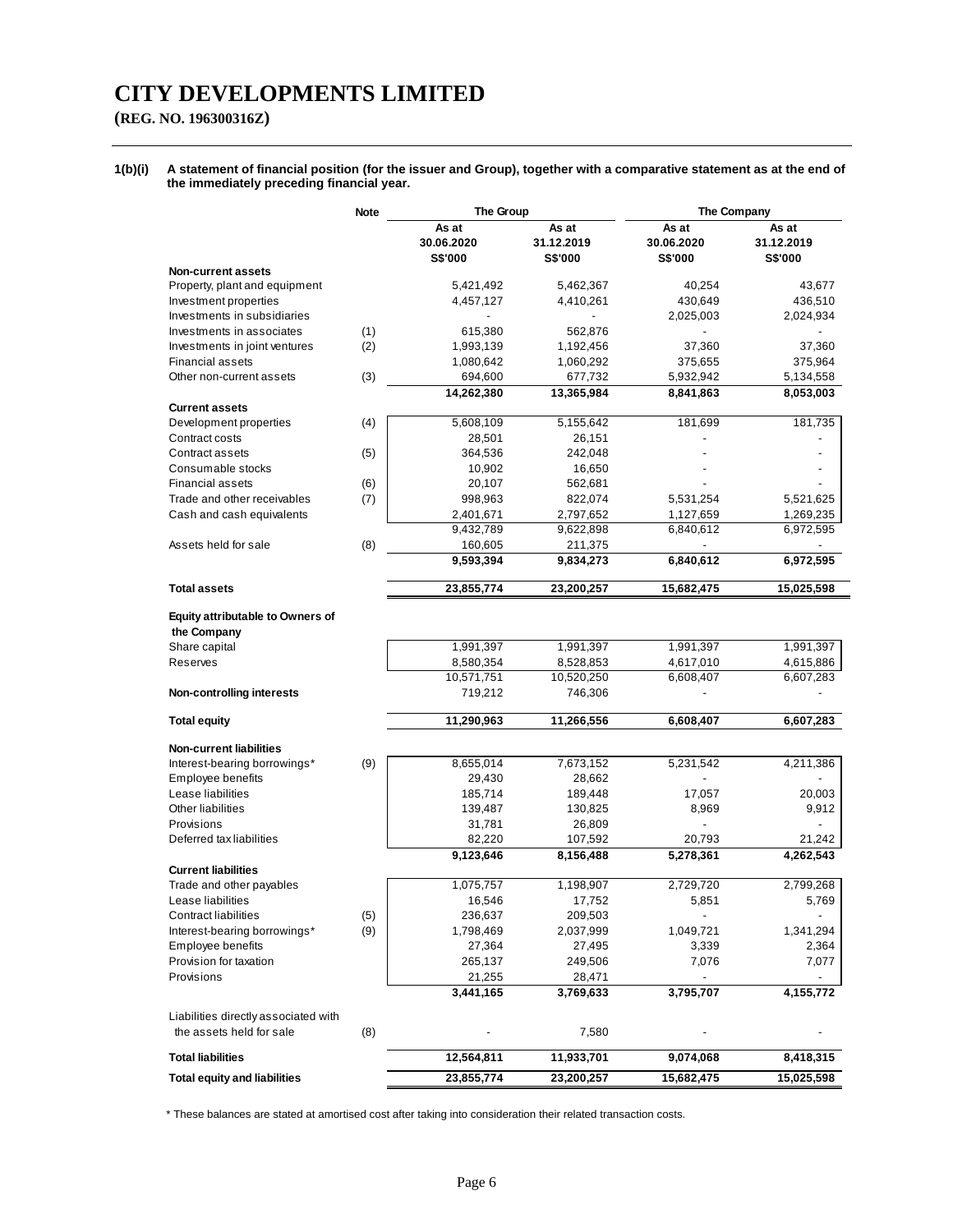**(REG. NO. 196300316Z)**

The Group had reviewed its property, plant and equipment, investment properties and development properties for the half year ended 30 June 2020, to ascertain the appropriateness of the assets' carrying value in the financial statements amid the ongoing COVID-19 situation.

#### Property, Plant and Equipment ("PPE")

The Group's PPE relates largely to the hotel portfolio and is carried at cost less accumulated depreciation and impairment losses.

In line with accounting standards, the Group assesses at the end of each reporting period whether there is any indication that an asset may be impaired. If any such indication exists, the Group will estimate the recoverable amount of the asset. Due to the geographical distribution of the hotels, the Group typically conducts external valuations for hotels that it considers have a risk of impairment loss at year end.

For the half year ended 30 June 2020, the Group focused its impairment assessment on the hotels with 20% or less headroom to its last available valuations. The recoverable amounts of these hotels, being the higher of the fair value less costs to sell and the value-in-use, were predominantly determined using the fair value less costs to sell approach and were estimated using the discounted cash flow method. These valuations were performed in-house. This exercise excluded hotels owned under CDL Hospitality Trusts ("CDLHT") and M&C Hotels New Zealand Limited ("MCHNZ"), both of which are separately listed.

CDLHT and MCHNZ are listed on the Singapore Exchange Securities Trading Limited and New Zealand Stock Exchange, respectively. In the SGX announcement issued by CDLHT on 29 July 2020 on its unaudited financial statements for the half year ended 30 June 2020, CDLHT had indicated that they had not carried out independent valuations as at 30 June 2020, and the carrying amounts of its investment properties and PPE as at 30 June 2020 were based on independent valuations as at 31 December 2019 and had not taken into account the impact of the COVID-19 pandemic which may be significant. In line with the requirements of Appendix 6 of the Code on Collective Investment Schemes, CDLHT will continue to conduct property valuations on an annual basis at the end of the financial year and any fair value gains or losses on properties will only be recorded in the full year results. In the case of MCHNZ, they had conducted internal valuations for the New Zealand hotels. Based on the MCHNZ hotel internal valuations, no impairment loss is required for the New Zealand hotels as the carrying values of these hotels are lower at the Group level.

The hospitality sector is greatly disrupted and there is still high volatility surrounding future cashflows and limited market transactions available for benchmarking to adopt meaningful changes to the capitalisation rates in the current market. With the COVID-19 pandemic still at large globally, the speed of the recovery for the tourism and accommodation sectors is uncertain and is dependent on several factors including international air travel volumes, border restrictions, recovery of economies in key markets and the development of a vaccine to contain the pandemic, all of which are currently unknown and evolving.

The in-house valuations conducted by the Group considered the underlying cash flows and assumptions regarding projection of future cash flows and the operations of the hotels. The key inputs and assumptions that require significant judgement include the expected rate of recovery in revenue, projected occupancy and average room rates, operational and maintenance expenditure profiles, discount rates and capitalisation rates.

|              | Capitalisation    | Discount rates    | RevPAR decline in | RevPAR                | RevPAR                |
|--------------|-------------------|-------------------|-------------------|-----------------------|-----------------------|
|              | Rates             |                   | 2020              | CAGR <sup>*</sup> for | CAGR <sup>*</sup> for |
|              |                   |                   |                   | 2021 - 2023           | 2024 - 2030           |
| New York and | $5.15\% - 7.15\%$ | $7.25\% - 9.75\%$ | 74% - 79%         | 63% - 68%             | $3.0\% - 5.9\%$       |
| Chicago      |                   |                   |                   |                       |                       |
| Regional US  | 10% - 11%         | 12.5% - 13.5%     | 23% - 79%         | $10\% - 47\%$         | $2.2\% - 5.1\%$       |
| Europe       | 4% - 6.5%         | $6.15\% - 8.35\%$ | 68% - 72%         | 47% - 51%             | $2.2\% - 2.7\%$       |

For the assets that were impaired in 1H 2020, the key assumptions adopted are tabled as follows:

\* Compounded Annual Growth Rate (CAGR)

Based on the above impairment assessment, the Group recognised a \$33.9 million of impairment losses for the half year ended 30 June 2020. The Group maintains its long-term view on our hotel portfolio and will continue to monitor the performance of the hotels.

Sensitivity Analysis (for illustration purposes only)

|                      | Capitalisation<br>Rates | Discount rates  |
|----------------------|-------------------------|-----------------|
| New York and Chicago | $5.5\% - 7.5\%$         | 7.75% - 10.25%  |
| Regional US          | 10.25% - 11.25%         | 12.75% - 13.75% |
| Europe               | $4.25\% - 6.75\%$       | $6.4\% - 8.6\%$ |

Assuming that all other variables are constant, and varying the capitalisation and discount rates as tabled above could result in further potential impairment losses to the Group of \$25.4 million.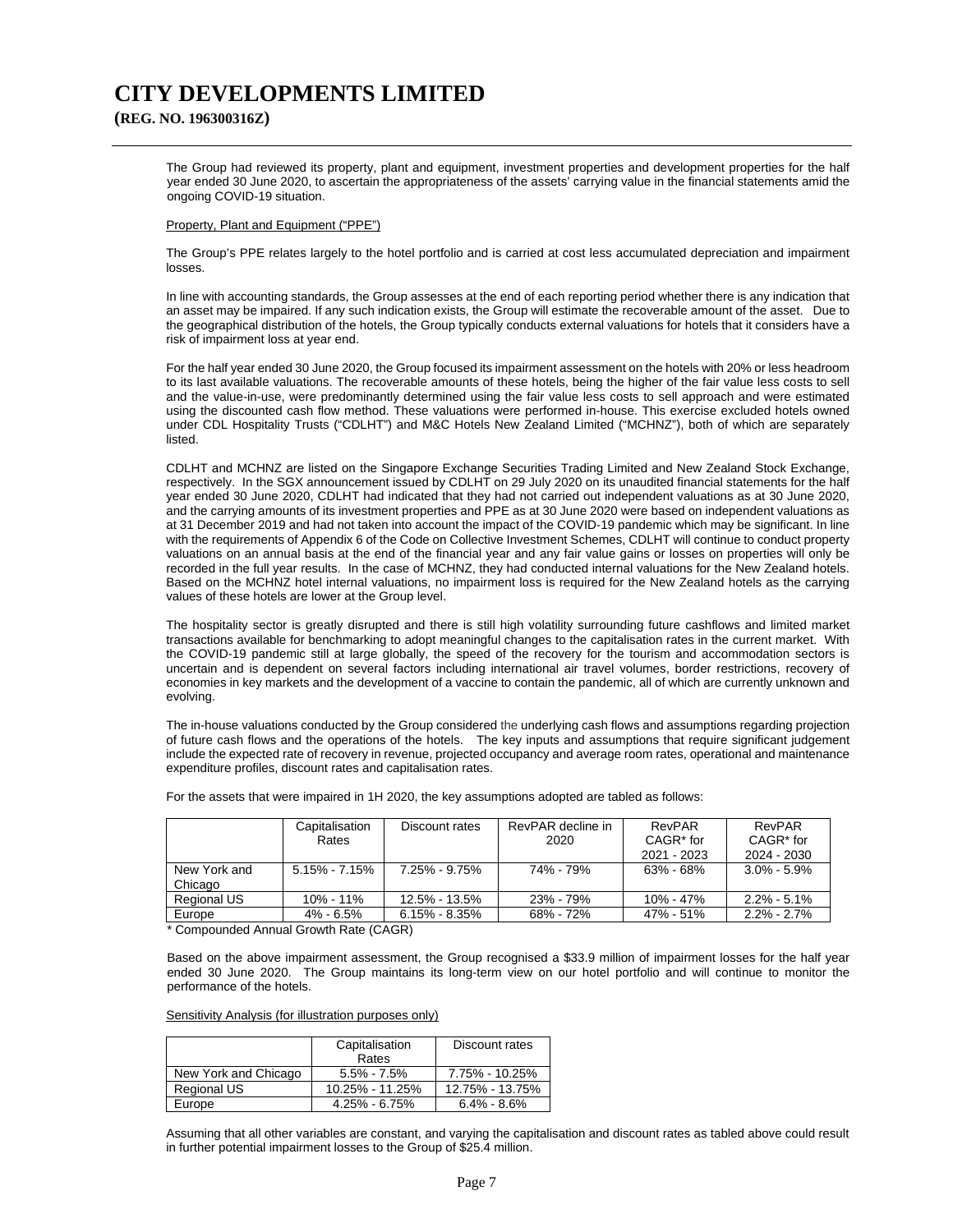**(REG. NO. 196300316Z)**

#### Investment Properties

The Group's investment properties include its commercial portfolio held for rental income (comprising office, retail, industrial and residential for lease), as well as hotels that are under the master lease structure, which earn rental income.

The Group adopts a conservative accounting policy to account for its investment properties and hotels, at cost less accumulated depreciation and impairment losses vis-à-vis the fair value model for investment properties.

|                  | Carrying Value in | Fair Value in |
|------------------|-------------------|---------------|
|                  | aggregate*        | aggregate*    |
|                  | \$ Million        | \$ Million    |
| 30 June 2020     | 4.457             | 8.915         |
| 31 December 2019 | 4.410             | 8.780         |

\*The hotels under the CDLHT portfolio that are accounted for as investment properties comprises 10% of the carrying value of the investment properties of the Group as at 30 June 2020. Notably, the fair value of the CDLHT portfolio that are accounted for as investment properties as at 30 June 2020 are based on valuations as at 31 December 2019 (see note above).

In arriving at the fair value of the commercial portfolio, the Group had carried out in-house valuations. The valuations were based on the direct comparison and income capitalisation methods. The direct comparison method involves an analysis of comparable sales of similar properties and adjusting the transacted prices to those reflective of the investment properties of the Group. The income capitalisation method capitalises an income stream into a present value using revenue multipliers or single-year capitalisation rates. The capitalisation rates assumed were in the range of 3.5% to 5.0%, save for carpark assets with a higher capitalisation rate of 7.5%.

In view of the substantial headroom over fair value for most assets in the commercial portfolio, the Group is of the view that no impairment losses are considered necessary as at 30 June 2020 for its investment properties, excluding the hotels under the CDLHT portfolio which the Group will further assess at year end when valuations of the CDLHT portfolio are available.

#### Sensitivity Analysis for the CDLHT portfolio (for illustration purposes only)

A decline of 5%, 10% and 20% in the valuations of the CDLHT hotel portfolio as at 31 December 2019 could result in potential impairment losses to the Group as follows:

|                 | 5% decline   | 10% decline  | 20% decline     |
|-----------------|--------------|--------------|-----------------|
| Pre-tax profits | \$15 million | \$35 million | \$98 million    |
| <b>PATMI</b>    | \$6 million  | \$13 million | million<br>\$37 |

### Development properties

The Group accounts for its development properties at the lower of cost or net realisable value. Net realisable value is the estimated selling price in the ordinary course of business, less estimated costs of completion and selling expenses.

The Group had reviewed the estimated selling prices of its development properties and is of the view that no further allowance for foreseeable losses is considered necessary as at 30 June 2020.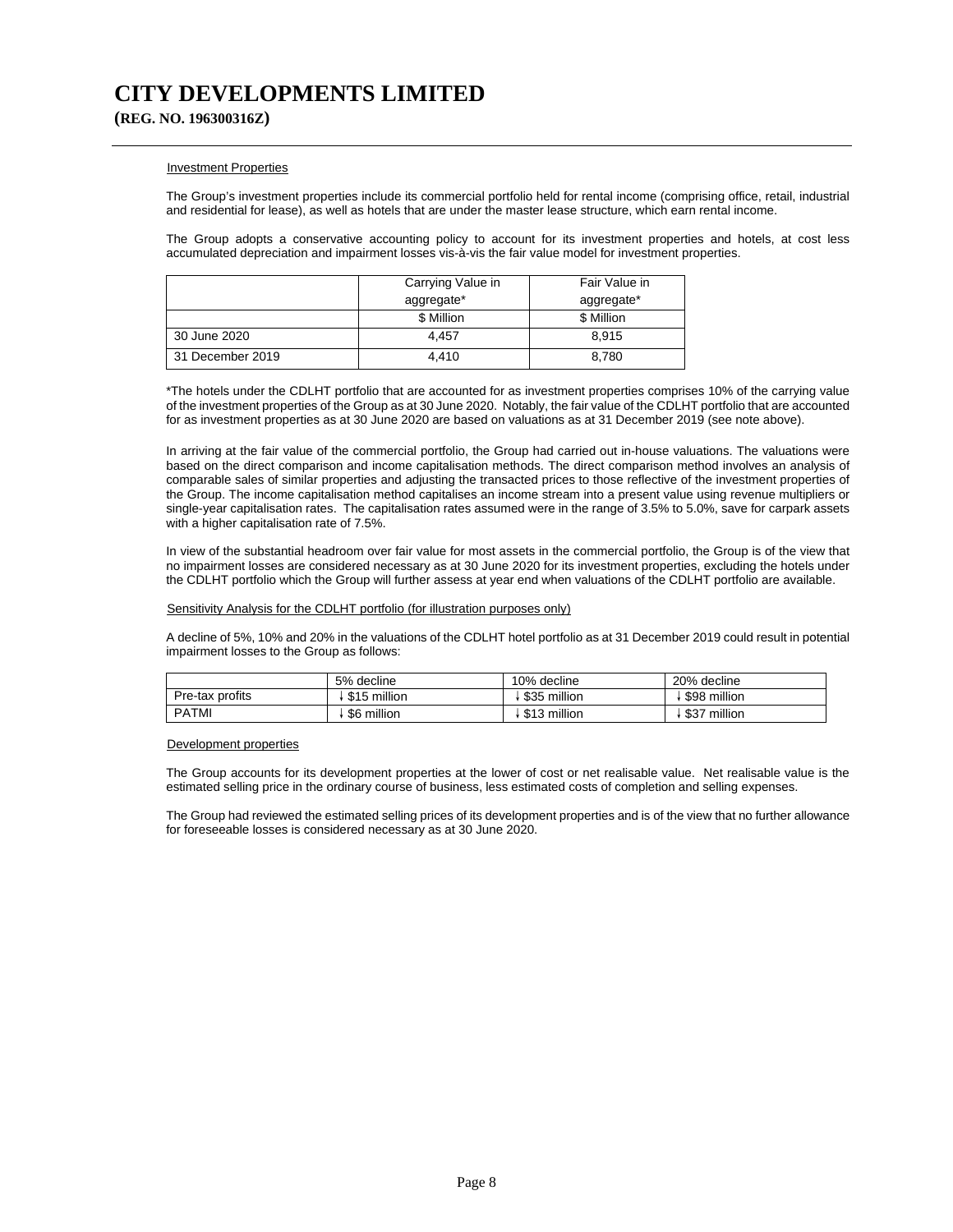**(REG. NO. 196300316Z)**

#### **Notes to the statements of financial position of the Group and the Company**

- 1) The increase in investments in associates at the Group was mainly due to the acquisition of additional stake in IREIT Global in 1H 2020 for a consideration of approximately \$26 million, representing an increase from 12.52% to 20.87% stake as well as share of profit for the period contributed primarily from First Sponsor Group Limited (FSGL).
- 2) The increase in investments in joint ventures at the Group was mainly due to the acquisition of an effective 51.01% joint controlling interest in Sincere via an offshore investment vehicle for \$882 million (RMB 4.39 billion), completed in 1H 2020.

The purchase consideration of \$882 million (RMB 4.39 billion) was based on an agreed valuation of Sincere at RMB 8.6 billion. The Group completed the acquisition of Sincere on 30 April 2020 and is currently performing a purchase price allocation exercise on its investment in Sincere and has equity accounted for Sincere based on provisional amounts of the fair value of its identifiable net assets, estimated at RMB 9 billion. Based on this RMB 9 billion fair value of identifiable net assets of Sincere, the Group recognised a \$43.2 million of negative goodwill for its 51.01% effective joint controlling interest in Sincere.

Furthermore, the Group has a call option to acquire an additional 9.0% effective equity interest in Sincere, which is exercisable at the Group's discretion on the later of 18 months from acquisition completion date or 1 July 2022, at the same valuation of RMB 8.6 billion This call option is accounted for as a financial asset. Based on this RMB 9 billion fair value of the identifiable net assets, the mark to market fair value gain on the call option is \$7.7 million.

In April 2020, the Group announced that the unaudited net asset value ("NAV") of Sincere was RMB 16.5 billion as at 31 December 2019. As at 30 April 2020, the unaudited NAV of Sincere stands at RMB 15.4 billion due to losses incurred by Sincere for the period from January to April 2020 largely due to significantly lower handover of properties, compounded by high financing costs and marketing and administrative costs. In addition, the Group had made adjustments to lower the fair value of its investment properties as at 30 April 2020, based on valuation conducted by an international valuer, Cushman and Wakefield. The lower valuation is largely due to the economic slowdown, further dampened by the current COVID-19 pandemic.

The Group expects to complete the purchase price allocation exercise by the end of the year.

- 3) The increase in other non-current assets at the Company was mainly due to additional loans granted to subsidiaries to meet several funding requirements including the acquisition of 51.01% effective joint controlling stake in Sincere. This was partially reduced by repayment of loans owing by subsidiaries.
- 4) The increase in development properties was due to new acquisitions, development costs incurred, partially offset by progressive cost recognition for projects under construction as well as the handover of units for completed projects. The increase in development projects at the Group was due to acquisition of a land parcel at Irwell Bank Road, additional development costs incurred for Whistler Grand, Piermont Grand, Amber Park, Haus on Handy, The Tapestry and UK development projects. This was partially reduced by progressive sales recognised for Whistler Grand, The Tapestry, Amber Park and Haus on Handy, along with sold units from completed projects including UK projects, Gramercy Park, Hongqiao Royal Lake, Park Court Aoyama The Tower, New Futura and Phase 2 of HLCC being handed over.
- 5) Contract assets and liabilities at the Group increased due to timing of revenue recognition vis-à-vis progress billings to the purchasers for various projects.
- 6) Short-term financial assets at the Group decreased significantly as the RMB 2.75 billion loan granted to Sincere, previously classified as unquoted debt instrument measured at fair value through profit or loss, was repaid in 1H 2020 and the Group utilised the amount received to pay for the subscription of preference shares in HCP.
- 7) The increase in trade and other receivables at the Group was mainly due to additional loans granted to Sincere, which is now a joint venture of the Group, in 1H 2020.
- 8) Assets held for sale as at 30 June 2020 relate to the proposed divestment of Novotel Singapore Clarke Quay completed on 15 July 2020.

Assets held for sale and the liabilities directly associated with the assets held for sale as at 31 December 2019 relate to the proposed divestments of Novotel Singapore Clarke Quay, SHR and Millennium Hotel Cincinnati. The divestments of SHR and Millennium Hotel Cincinnati were completed in 1H 2020.

9) The overall increase in interest-bearing borrowings (current and non-current portion) at the Group and Company was mainly due to loans taken up and new medium term notes issued to provide several funding requirements including the investment in 51.01% effective stake in Sincere and payment for the land parcel at Irwell Bank Road.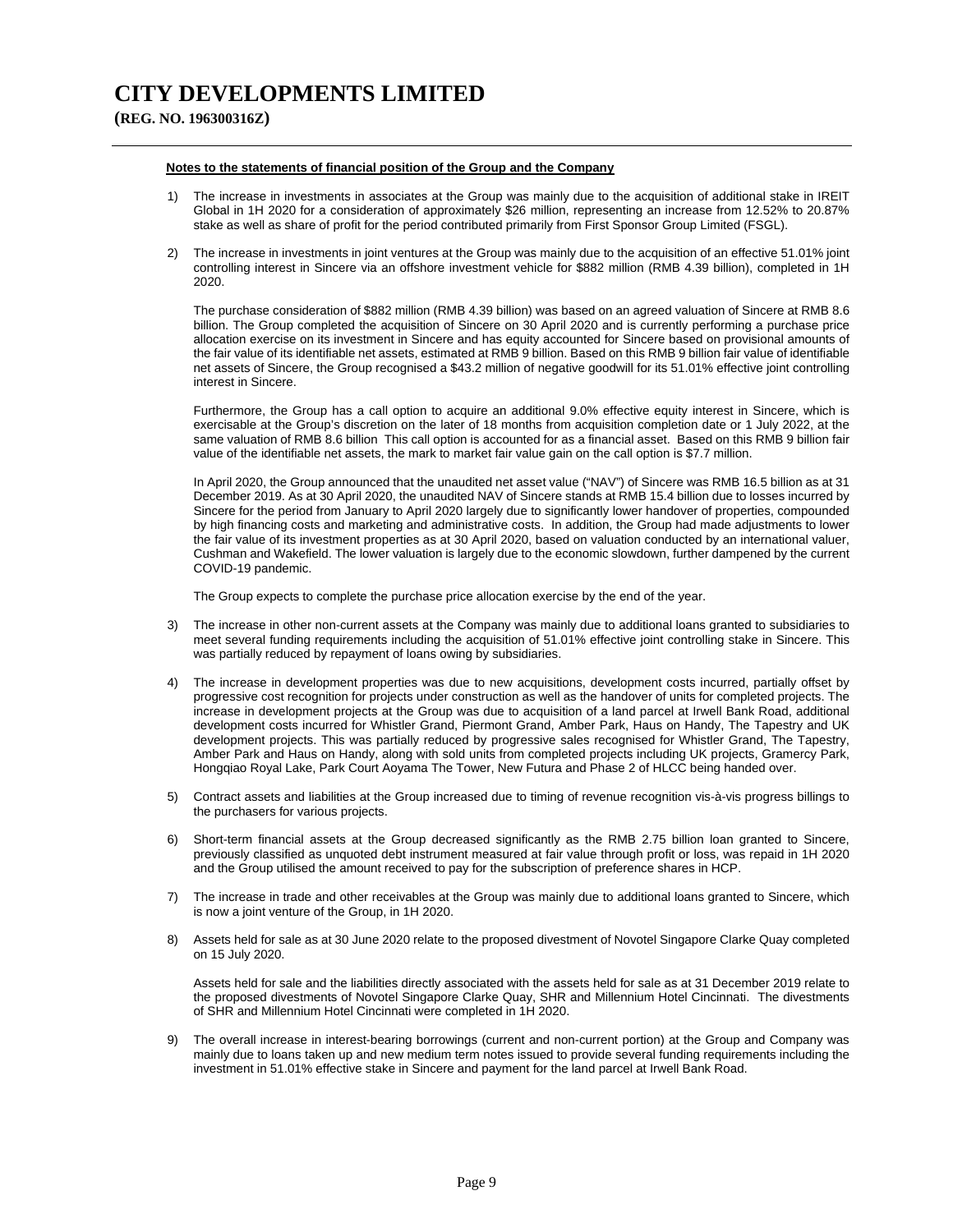## **(REG. NO. 196300316Z)**

### **1(b)(ii) Aggregate amount of Group's borrowings and debt securities.**

The Group's net borrowings refer to aggregate borrowings from banks, financial institutions and lease liabilities, after deducting cash and cash equivalents. Unamortised balance of transaction costs had not been deducted from the gross borrowings.

|                                                                                       |             | As at<br>30.06.2020<br>S\$'000 | As at<br>31.12.2019<br><b>S\$'000</b> |
|---------------------------------------------------------------------------------------|-------------|--------------------------------|---------------------------------------|
| <b>Unsecured</b>                                                                      |             |                                |                                       |
| - repayable within one year                                                           |             | 1,555,535                      | 1,827,113                             |
| - repayable after one year                                                            |             | 7,058,506                      | 6,027,540                             |
|                                                                                       | (a)         | 8,614,041                      | 7,854,653                             |
| <b>Secured</b>                                                                        |             |                                |                                       |
| - repayable within one year                                                           |             | 261,299                        | 229,583                               |
| - repayable after one year                                                            |             | 1,796,840                      | 1,850,621                             |
|                                                                                       | (b)         | 2,058,139                      | 2,080,204                             |
| Gross borrowings<br>Less: cash and cash equivalents as shown                          | $(a) + (b)$ | 10,672,180                     | 9,934,857                             |
| in the statement of financial position<br>Less: restricted deposits included in other |             | (2,401,671)                    | (2,797,652)                           |
| non-current assets                                                                    |             | (286, 529)                     | (284, 691)                            |
| Less: cash and cash equivalents classified under<br>assets held for sale              |             |                                | (1, 429)                              |
| Net borrowings                                                                        |             | 7,983,980                      | 6,851,085                             |

### **Details of any collateral**

Where secured, borrowings are collateralised by:

- mortgages on the borrowing companies' hotels, investment and development properties;
- assignment of all rights and benefits to sale, lease and insurance proceeds in respect of hotels, investment and development properties;

- pledge of cash deposits;

- pledge of shares in subsidiaries;
- a statutory lien on certain assets of foreign subsidiaries; and
- statutory preferred right over the assets of a foreign subsidiary.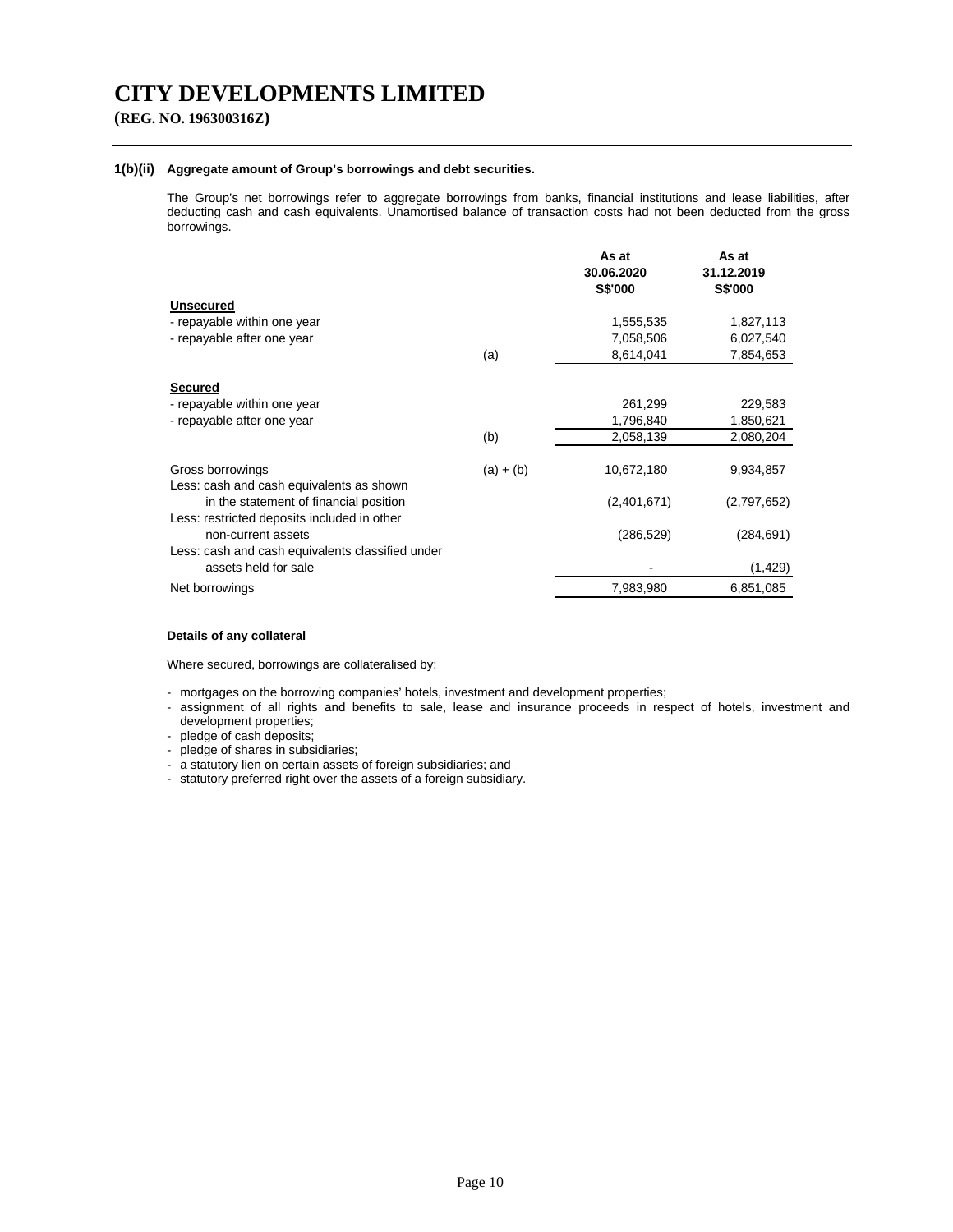# **(REG. NO. 196300316Z)**

**1(c) A statement of cash flows (for the Group), together with a comparative statement for the corresponding period of the immediately preceding financial year.** 

|                                                                                              | <b>Half Year Ended</b><br>30 June |                              |
|----------------------------------------------------------------------------------------------|-----------------------------------|------------------------------|
|                                                                                              | 2020                              | 2019                         |
| Cash flows from operating activities                                                         | <b>S\$'000</b>                    | <b>S\$'000</b>               |
| Profit for the period                                                                        | 398                               | 394,216                      |
|                                                                                              |                                   |                              |
| <b>Adjustments for:</b>                                                                      |                                   |                              |
| Depreciation and amortisation                                                                | 140,544                           | 131,252                      |
| Dividend income                                                                              | (576)                             | (1,746)                      |
| Finance costs                                                                                | 125,980                           | 93,045                       |
| Finance income                                                                               | (81, 840)                         | (59, 931)                    |
| Gain on loss of control in a subsidiary                                                      | (23, 471)                         |                              |
| Loss on dilution of an associate                                                             | 946                               |                              |
| Impairment losses on property, plant and equipment                                           | 33,930                            |                              |
| Gain on remeasurement of previously held interest in an associate w hich became a subsidiary |                                   | (6,608)                      |
| Profit on sale of property, plant and equipment and investment properties (net)              | (26, 373)                         | (153, 893)                   |
| Property, plant and equipment and investment properties w ritten off                         | 126                               | 2,435                        |
| Negative goodw ill on acquistion of a joint venture                                          | (43, 234)                         |                              |
| Share of after-tax profit of associates                                                      | (20, 233)                         | (58, 288)<br>(48, 248)       |
| Share of after-tax loss/(profit) of joint ventures                                           | 32,790                            |                              |
| Tax expense                                                                                  | 13,397                            | 96,082                       |
| Operating profit before w orking capital changes                                             | 152,384                           | 388,316                      |
| Changes in working capital                                                                   |                                   |                              |
| Development properties                                                                       | (434, 755)                        | 149,770                      |
| Consumable stocks and trade and other receivables                                            | 23,110                            | (34,969)                     |
| Contract costs                                                                               | (2,350)                           | 1,980                        |
| Contract assets                                                                              | (122, 488)                        | 12,802                       |
| Trade and other payables                                                                     | (138, 156)                        | (33,983)                     |
| <b>Contract liabilities</b>                                                                  | 26,657                            | 69,449                       |
| Employee benefits                                                                            | 1,008                             | 1,735                        |
| Cash (used in)/generated from operations                                                     | (494, 590)                        | 555,100                      |
| Tax paid                                                                                     | (31, 325)                         | (142,564)                    |
| Net cash (used in)/from operating activities (1)                                             | (525, 915)                        | 412,536                      |
| Cash flows from investing activities                                                         |                                   |                              |
| Acquisition of subsidiaries (net of cash acquired) (2)                                       |                                   | (92,045)                     |
| Advances granted to a real estate developer in China (3)                                     |                                   | (657, 853)                   |
| Payments for capital expenditure on investment properties                                    | (53,004)                          | (29, 935)                    |
| Dividends received:                                                                          |                                   |                              |
| - associates                                                                                 | 10,270                            | 47,211                       |
| - joint ventures                                                                             | 9,099                             | 23,231                       |
| - financial investments                                                                      | 576                               | 1,746                        |
| Decrease/(Increase) in amounts ow ing by equity-accounted investees (non-trade) (4)          | 408,343                           | (214, 796)                   |
| Increase in investments in associates (5)                                                    | (31, 968)                         | (59, 826)                    |
| (Increase)/Decrease in investments in joint ventures (6)                                     | (812, 853)                        | 38,304                       |
| Interest received                                                                            | 38,016                            | 30,836                       |
| Payments for intangible assets                                                               | (181)                             |                              |
| Payments for purchase of property, plant and equipment                                       | (46, 819)                         | (95, 270)                    |
| Purchase of investment properties (7)                                                        | (32, 721)                         | $\overline{\phantom{0}}$     |
| Proceeds from loss of control in a subsidiary (net of cash disposed) (8)                     | 44,719                            | $\qquad \qquad \blacksquare$ |
| Proceeds from sale of property, plant and equipment (9)                                      | 48,711                            | 456                          |
| Purchase of financial assets (net) (10)                                                      | (18, 373)                         | (379, 341)                   |
| Proceeds from distribution from investments in financial assets                              | 3,833                             | 135,246                      |
| Settlement of financial derivatives                                                          | (17, 938)                         | 13,777                       |
| Cash flows used in investing activities                                                      | (450, 290)                        | (1,238,259)                  |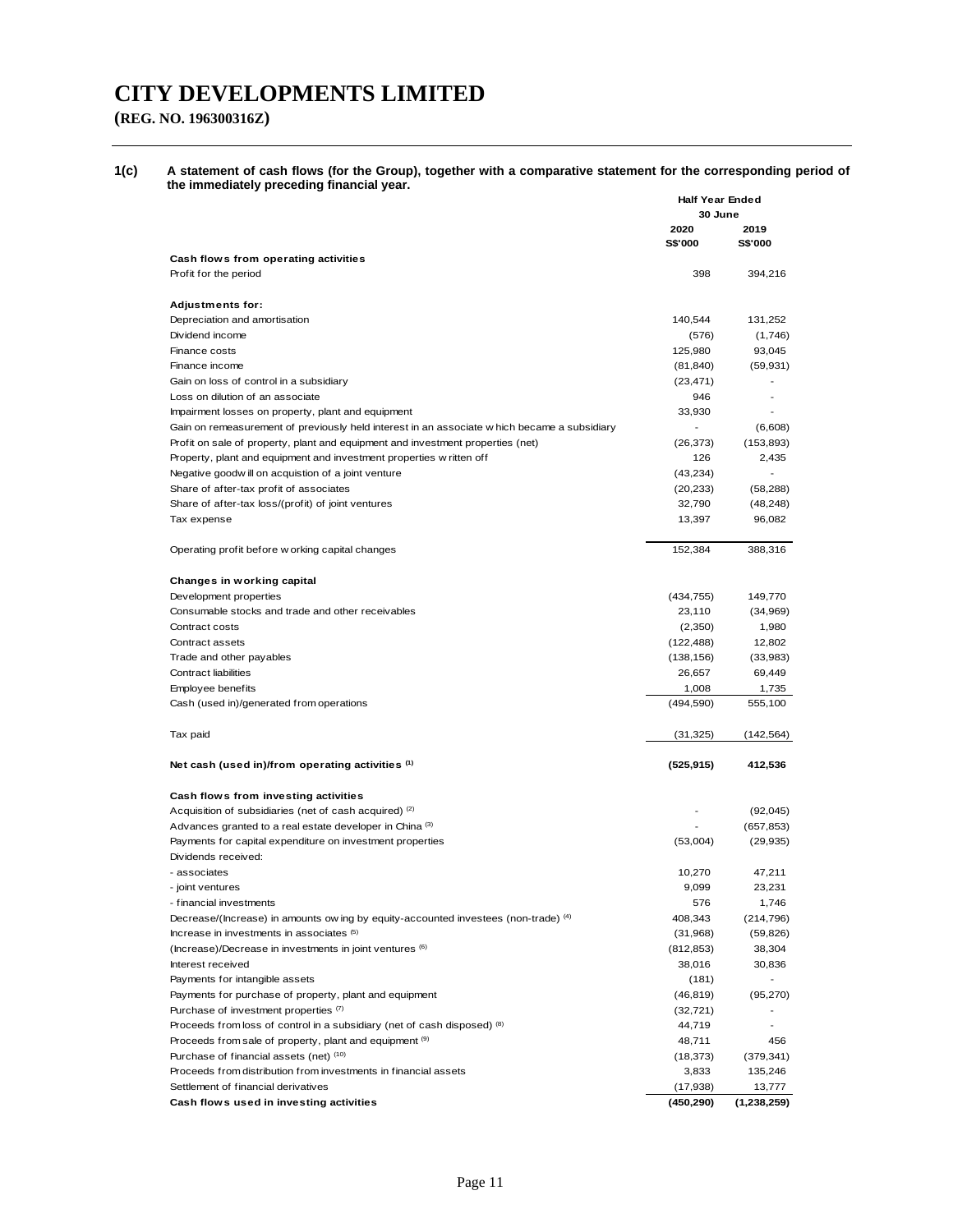**(REG. NO. 196300316Z)**

|                                                                                              | Half year ended |            |
|----------------------------------------------------------------------------------------------|-----------------|------------|
|                                                                                              | 30 June         |            |
|                                                                                              | 2020            | 2019       |
|                                                                                              | <b>S\$'000</b>  | S\$'000    |
| Cash flows from financing activities                                                         |                 |            |
| Capital distribution to non-controlling interests (net)                                      | (7, 922)        | (5,644)    |
| (Increase)/Decrease in deposits pledged to financial institutions                            | (2,160)         | 41,313     |
| Dividends paid                                                                               | (40, 989)       | (179, 238) |
| Repayment of lease liabilities and finance lease payables                                    | (9, 143)        | (4,825)    |
| Decrease/(Increase) in restricted cash                                                       | 724             | (16)       |
| Increase in other liabilities                                                                |                 | 6,911      |
| Interest paid (including amounts capitalised in investment properties, property, plant       |                 |            |
| and equipment and development properties)                                                    | (109, 886)      | (83,981)   |
| Net increase in amounts ow ing to related parties (non-trade)                                | 18,811          | 20,178     |
| Net (repayment to)/proceeds from revolving credit facilities and short-term bank borrow ings | (2, 448)        | 1,115,024  |
| Payment of financing transaction costs                                                       | (4,356)         | (8,805)    |
| Proceeds from bank borrow ings                                                               | 566,596         | 663,188    |
| Proceeds from issuance of bonds and notes                                                    | 529,000         | 850,000    |
| Repayment of bank borrow ings                                                                | (60, 363)       | (532, 551) |
| Repayment of bonds and notes                                                                 | (311, 805)      | (255, 580) |
| Cash flows from financing activities (11)                                                    | 566,059         | 1,625,974  |
| Net (decrease)/increase in cash and cash equivalents                                         | (410, 146)      | 800,251    |
| Cash and cash equivalents at beginning of the period                                         | 2,789,569       | 2,162,373  |
| Effect of exchange rate changes on balances held in foreign currencies                       | 12,601          | (3, 394)   |
| Cash and cash equivalents at end of the period                                               | 2,392,024       | 2,959,230  |
| Cash and cash equivalents comprise:-                                                         |                 |            |
| Cash and cash equivalents as show n in the statement of financial position                   | 2,401,671       | 2,963,550  |
| Restricted deposits included in other non-current assets                                     | 286,529         | 305,623    |
| Less: Deposits pledged to financial institutions                                             | (291, 072)      | (305, 857) |
| Less: Restricted cash                                                                        | (4,838)         | (1,376)    |
| Less: Bank overdrafts                                                                        | (266)           | (2,710)    |
|                                                                                              | 2.392.024       | 2,959,230  |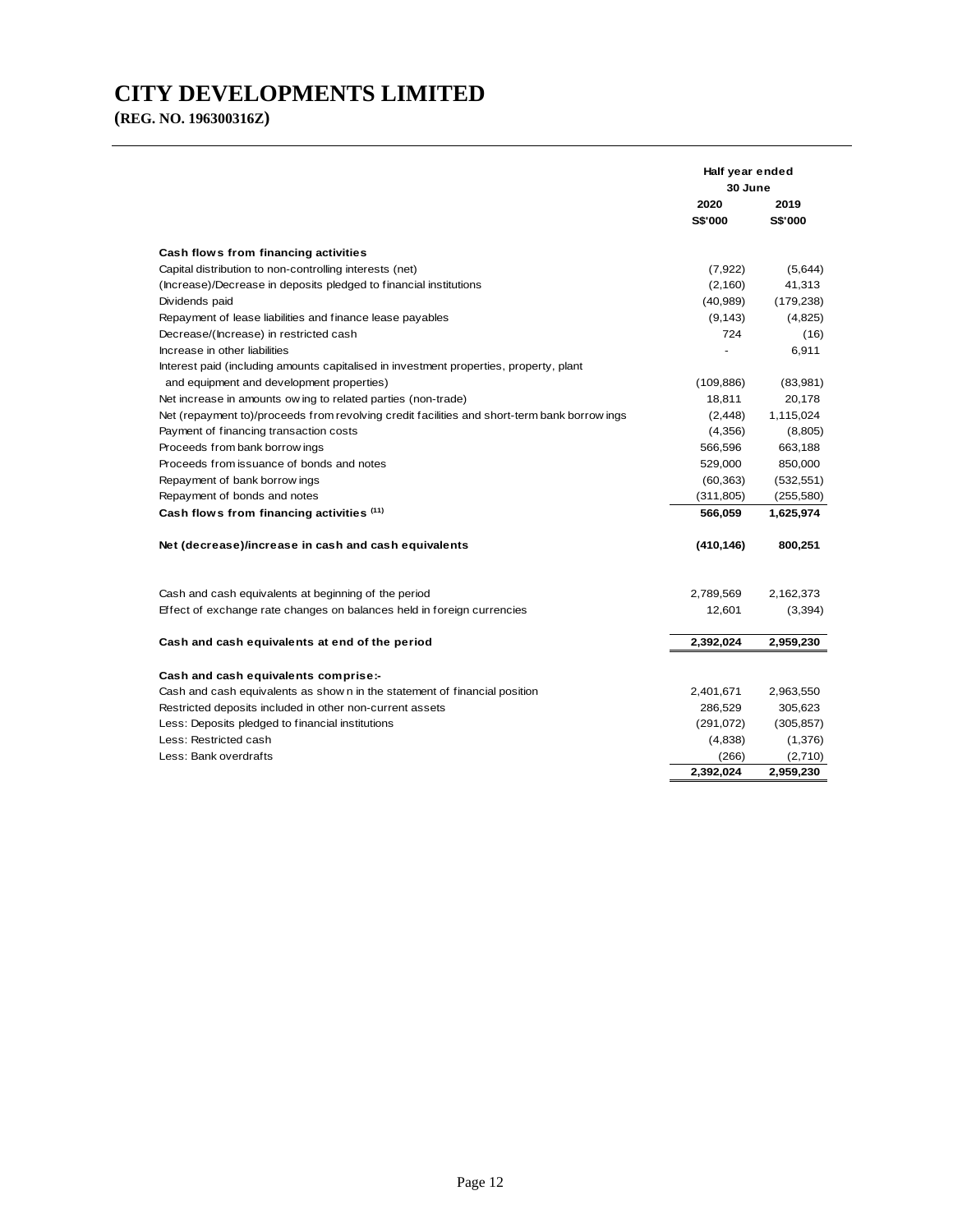**(REG. NO. 196300316Z)**

#### **Notes to the statement of cash flows**

- (1) The cash outflows for 1H 2020 were mainly due to payment for land site at Irwell Bank Road of \$636 million. Excluding the payment for Irwell land, there was a net cash inflow from operating activities of \$110 million.
- (2) The cash outflows for 1H 2019 were due to payments made to acquire the remaining PPS 1 instruments issued by Sunbright, in connection to the non-residential components of the Quayside Collection which the Group did not own and the acquisition of 100% interest in entities which own a freehold site located at Monk Bridge in Leeds, UK.
- (3) The cash outflows for 1H 2019 were in relation to the loan granted to Sincere. The loan was reclassified to amount owing from joint ventures upon the completion of the acquisition of 51.01% effective joint controlling stake in Sincere in April 2020 and was repaid subsequently.
- (4) The cash inflows for 1H 2020 were mainly due to repayment of the abovementioned loan granted to Sincere partially offset by new loans granted to Sincere.

The cash outflows for 1H 2019 were due to advances granted to equity-accounted investees to fund the acquisition of Liang Court retail mall and a land site at Sims Drive.

(5) The cash outflows for 1H 2020 were due to payments made by the Group to acquire additional units in IREIT Global which increased the Group's stake from 12.52% to 20.87%.

The cash outflows for 1H 2019 were largely due to the Group's acquisition of 12.52% stake in IREIT Global.

(6) The net cash outflows for 1H 2020 were mainly due to acquisition of 51.01% effective joint controlling interest in Sincere, partially offset by cash inflows arising from the return of capital from South Beach Consortium (SBC).

The net cash inflows for 1H 2019 were mainly due to the return of capital from SBC partially offset by cash outflows for investment in 50% stake in IREIT Global Group Pte. Ltd. (the trust manager for IREIT Global) as well as additional investment in Shanghai Distrii Technology Development Co., Ltd, a leading operator of co-working spaces in China.

- (7) The cash outflows for 1H 2020 were due to the acquisition of 2 private rental sector (PRS) projects in Osaka, Japan.
- (8) The cash inflows for 1H 2020 relate to the consideration received for divestment of equity interest of 75.1% in SHR.
- (9) The proceeds from the sale of property, plant and equipment for 1H 2020 relate mainly to the proceeds received from the divestment of Millennium Hotel Cincinnati.
- (10) The cash outflows for 1H 2019 were largely due to the Group's subscription of a US\$230 million bond issued by Sincere.
- (11) The Group had net cash inflows from financing activities of \$566.1 million (1H 2019: \$1,626.0 million) for 1H 2020.

The net cash inflows for 1H 2020 were mainly due to a net increase in borrowings of \$721.0 million, which were raised to provide various funding requirements including the acquisition of 51.01% effective joint controlling interest in Sincere, along with loan granted to them, and acquisition/development of land sites/properties both in Singapore and overseas. This was partially offset by dividends paid during the period.

The net cash inflows for 1H 2019 were largely due to a net increase in borrowings of \$1,840.1 million raised to finance the subscription of bond issued by Sincere and loan granted to them, privatisation of M&C, and acquisition/development of land sites/properties in Singapore and overseas. This was partially offset by dividends paid during the period.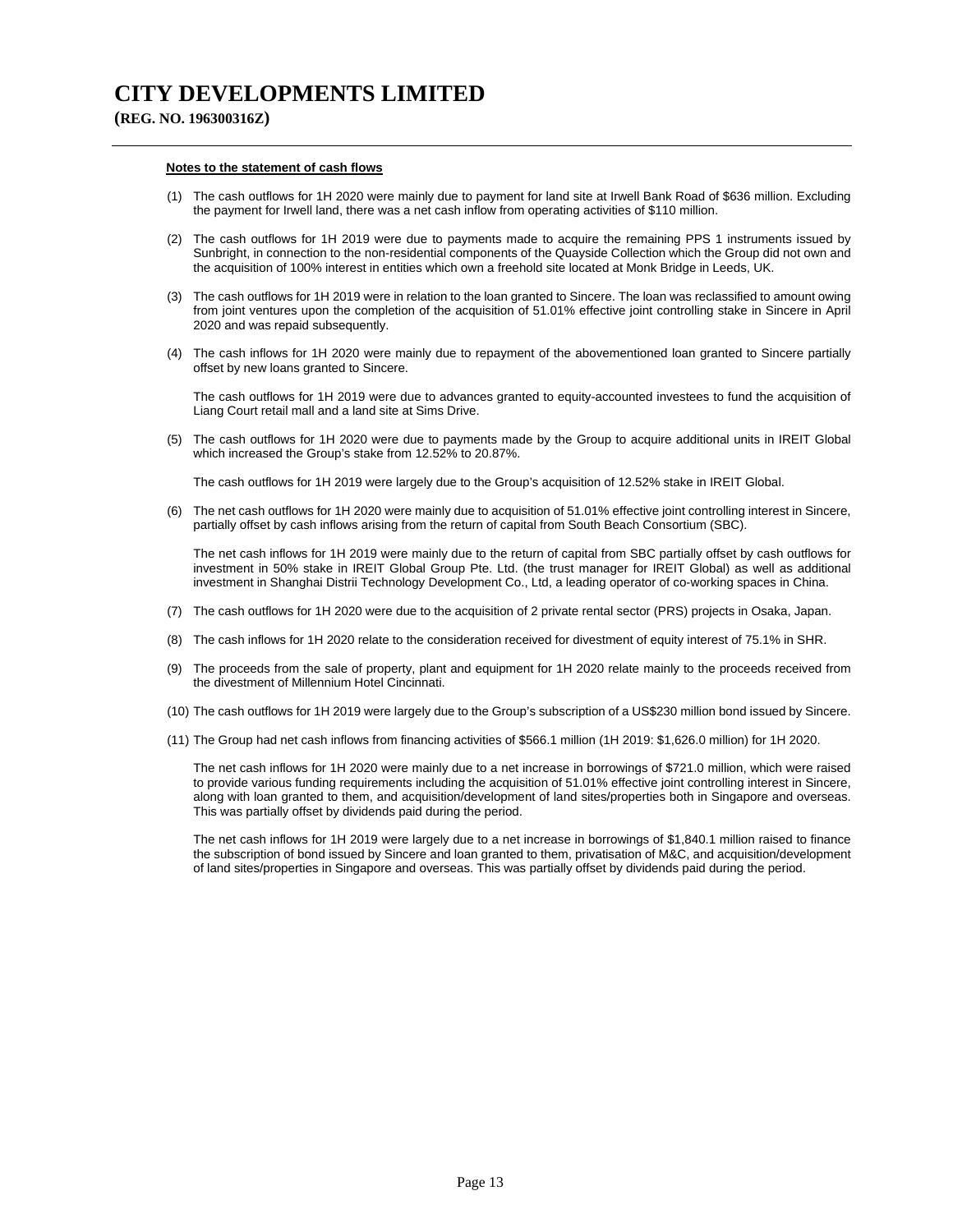## **(REG. NO. 196300316Z)**

**1(d)(i) A statement (for the issuer and Group) showing either (i) all changes in equity or (ii) changes in equity other than those arising from capitalisation issues and distributions to shareholders, together with a comparative statement for the corresponding period of the immediately preceding financial year.** 

| <b>The Group</b>                                                                                                        | <b>Share</b><br>Capital<br>S\$m | Cap.<br>Res.<br>S\$m     | Other<br>Res.*<br>S\$m   | Exch.<br>Fluct.<br>Res.<br>S\$m  | Accum.<br><b>Profits</b><br>S\$m | Total<br>S\$m                   | Non-<br>controlling<br><b>Interests</b><br>S\$m | Total<br>Equity<br>S\$m  |
|-------------------------------------------------------------------------------------------------------------------------|---------------------------------|--------------------------|--------------------------|----------------------------------|----------------------------------|---------------------------------|-------------------------------------------------|--------------------------|
| At 1 January 2020                                                                                                       | 1,991.4                         | 280.3                    | 75.9                     | (165.1)                          | 8,337.7                          | 10,520.2                        | 746.3                                           | 11,266.5                 |
| Profit for the period                                                                                                   | $\overline{\phantom{a}}$        |                          | $\overline{a}$           | $\blacksquare$                   | 3.1                              | 3.1                             | (2.7)                                           | 0.4                      |
| Other comprehensive income for the period,<br>net of tax                                                                |                                 |                          | (16.5)                   | 70.5                             |                                  | 54.0                            | 20.0                                            | 74.0                     |
| Total comprehensive income for the period                                                                               |                                 |                          | (16.5)                   | 70.5                             | 3.1                              | 57.1                            | 17.3                                            | 74.4                     |
| Transactions with owners, recorded<br>directly in equity                                                                |                                 |                          |                          |                                  |                                  |                                 |                                                 |                          |
| Distributions to owners<br>Capital distribution to non-controlling interests                                            |                                 | $\overline{\phantom{a}}$ | $\overline{\phantom{a}}$ | $\overline{\phantom{a}}$         | $\overline{\phantom{a}}$         | $\overline{\phantom{a}}$        | (6.8)                                           | (6.8)                    |
| Dividends paid to owners of the Company<br>Dividends paid to non-controlling interests                                  | ÷,<br>$\overline{a}$            | ÷,                       | $\overline{a}$           | $\blacksquare$<br>$\overline{a}$ | (6.4)                            | (6.4)                           | (35.7)                                          | (6.4)<br>(35.7)          |
| <b>Total distributions to owners</b>                                                                                    |                                 |                          |                          |                                  | (6.4)                            | (6.4)                           | (42.5)                                          | (48.9)                   |
| Change in ownership interests in subsidiaries                                                                           |                                 | $\overline{a}$           |                          |                                  |                                  |                                 |                                                 |                          |
| Change of interests in a subsidiary with loss of control<br>Change of interests in subsidiaries without loss of control |                                 | 0.8                      | $\overline{\phantom{a}}$ | $\overline{\phantom{a}}$         | $\overline{\phantom{a}}$         | $\overline{\phantom{a}}$<br>0.8 | (1.1)<br>(0.8)                                  | (1.1)                    |
| Total change in ownership interests in subsidiaries                                                                     |                                 | 0.8                      | $\overline{a}$           |                                  | L.                               | 0.8                             | (1.9)                                           | (1.1)                    |
| <b>Total transactions with owners</b>                                                                                   | ÷,                              | 0.8                      | $\blacksquare$           | $\blacksquare$                   | (6.4)                            | (5.6)                           | (44.4)                                          | (50.0)                   |
| At 30 June 2020                                                                                                         | 1,991.4                         | 281.1                    | 59.4                     | (94.6)                           | 8,334.4                          | 10,571.7                        | 719.2                                           | 11,290.9                 |
| At 1 January 2019                                                                                                       | 1,991.4                         | 185.9                    | 16.6                     | (119.5)                          | 7,966.3                          | 10,040.7                        | 2,233.2                                         | 12,273.9                 |
| Profit for the period                                                                                                   |                                 | $\overline{a}$           | $\overline{\phantom{a}}$ | $\overline{\phantom{a}}$         | 362.0                            | 362.0                           | 32.2                                            | 394.2                    |
| Other comprehensive income for the period,                                                                              |                                 |                          |                          |                                  |                                  |                                 |                                                 |                          |
| net of tax<br>Total comprehensive income for the period                                                                 |                                 |                          | (6.1)<br>(6.1)           | (34.1)<br>(34.1)                 | 4.8<br>366.8                     | (35.4)<br>326.6                 | (23.7)<br>8.5                                   | (59.1)<br>335.1          |
| Transactions with owners, recorded<br>directly in equity                                                                |                                 |                          |                          |                                  |                                  |                                 |                                                 |                          |
| Distributions to owners                                                                                                 |                                 |                          |                          |                                  |                                  |                                 |                                                 |                          |
| Capital distribution to non-controlling interests<br>Dividends paid to owners of the Company                            | $\overline{a}$                  |                          |                          | $\overline{a}$                   | (133.5)                          | (133.5)                         | (5.6)                                           | (5.6)<br>(133.5)         |
| Dividends paid to non-controlling interests                                                                             |                                 |                          |                          | ٠                                |                                  |                                 | (45.7)                                          | (45.7)                   |
| <b>Total distributions to owners</b>                                                                                    |                                 |                          |                          | ÷,                               | (133.5)                          | (133.5)                         | (51.3)                                          | (184.8)                  |
| Change in ownership interests in subsidiaries                                                                           |                                 |                          |                          |                                  |                                  |                                 |                                                 |                          |
| Change of interests in a subsidiary without loss of control<br>Total change in ownership interests in subsidiaries      | $\overline{a}$                  | 1.7<br>1.7               | $\overline{\phantom{a}}$ | $\overline{\phantom{a}}$         | $\overline{\phantom{a}}$         | 1.7<br>1.7                      | (1.7)<br>(1.7)                                  | $\overline{\phantom{a}}$ |
| <b>Total transactions with owners</b>                                                                                   | $\overline{\phantom{a}}$        | 1.7                      | $\overline{\phantom{a}}$ | $\overline{\phantom{a}}$         | (133.5)                          | (131.8)                         | (53.0)                                          | (184.8)                  |
| At 30 June 2019                                                                                                         | 1,991.4                         | 187.6                    | 10.5                     | (153.6)                          | 8,199.6                          | 10,235.5                        | 2,188.7                                         | 12,424.2                 |

*\* Other reserves comprise mainly fair value reserve arising from re-measurement of financial assets at fair value through other comprehensive income, hedging reserve, share of other reserve of associates, statutory reserve and share option reserve.*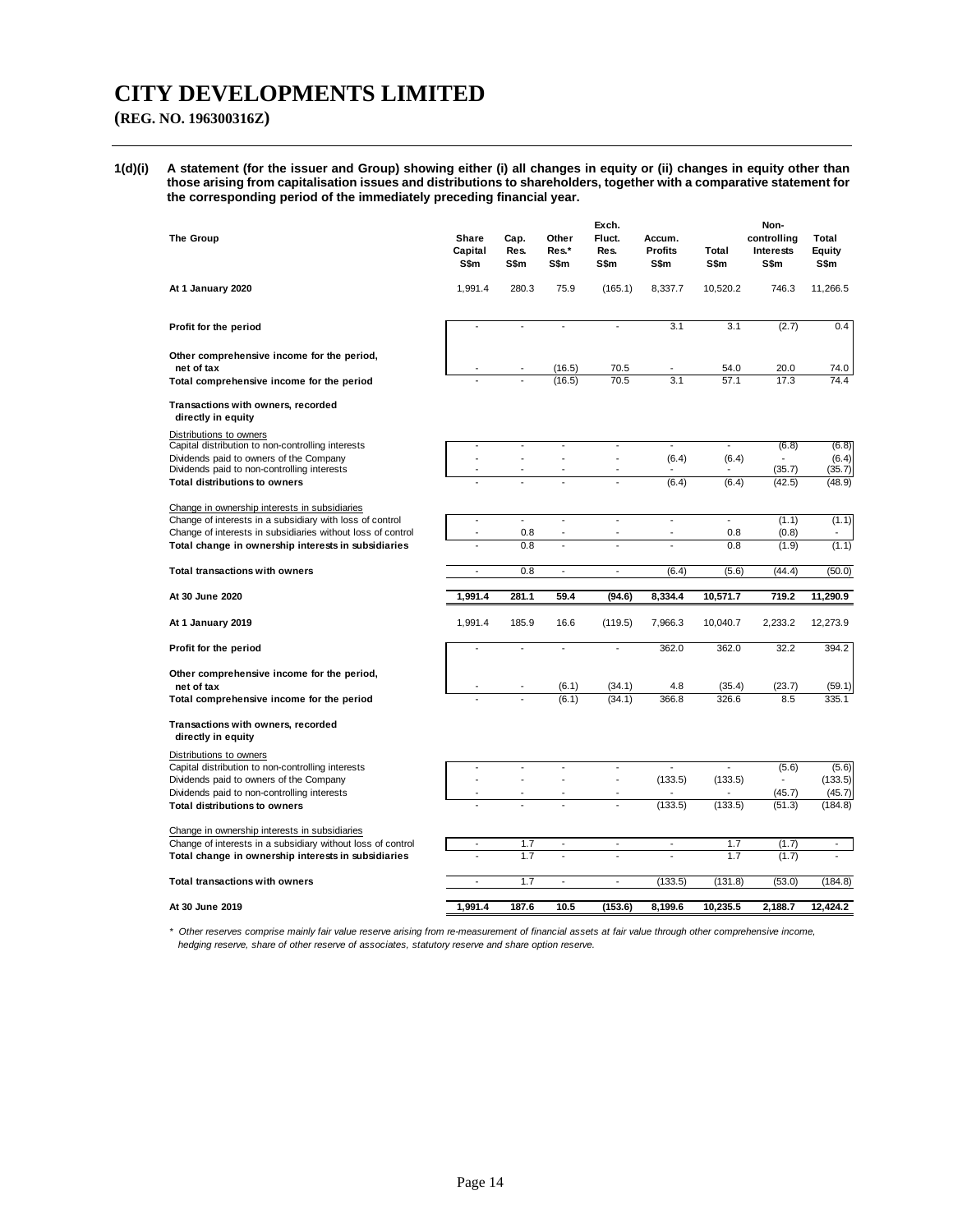**(REG. NO. 196300316Z)**

| The Company                                                                                                                           | <b>Share</b><br>Capital<br>S\$m | Capital<br><b>Reserve</b><br>S\$m | Other<br>Reserve*<br>S\$m | <b>Accumulated</b><br><b>Profits</b><br>S\$m | Total<br>S\$m |
|---------------------------------------------------------------------------------------------------------------------------------------|---------------------------------|-----------------------------------|---------------------------|----------------------------------------------|---------------|
| At 1 January 2020                                                                                                                     | 1,991.4                         | 63.7                              | (4.7)                     | 4,556.9                                      | 6,607.3       |
| Profit for the period                                                                                                                 | $\overline{a}$                  | $\overline{a}$                    | $\blacksquare$            | 9.7                                          | 9.7           |
| Other comprehensive income<br>Change in fair value of equity investments measured<br>at fair value through other comprehensive income |                                 |                                   | (2.2)                     |                                              | (2.2)         |
| Total other comprehensive income for the period,<br>net of tax                                                                        | $\overline{\phantom{a}}$        |                                   | (2.2)                     |                                              | (2.2)         |
| Total comprehensive income for the period                                                                                             |                                 |                                   | (2.2)                     | 9.7                                          | 7.5           |
| Transaction with owners, recorded directly<br>in equity                                                                               |                                 |                                   |                           |                                              |               |
| Distributions to ow ners                                                                                                              |                                 |                                   |                           |                                              |               |
| <b>Dividends</b>                                                                                                                      |                                 |                                   |                           | (6.4)                                        | (6.4)         |
| <b>Total distributions to owners</b>                                                                                                  |                                 |                                   |                           | (6.4)                                        | (6.4)         |
| <b>Total transactions with owners</b>                                                                                                 |                                 | $\overline{\phantom{a}}$          | $\overline{\phantom{a}}$  | (6.4)                                        | (6.4)         |
| At 30 June 2020                                                                                                                       | 1,991.4                         | 63.7                              | (6.9)                     | 4,560.2                                      | 6,608.4       |
| At 1 January 2019                                                                                                                     | 1,991.4                         | 63.7                              | (29.0)                    | 4,671.4                                      | 6,697.5       |
| Profit for the period                                                                                                                 |                                 | $\overline{a}$                    | $\overline{a}$            | 78.4                                         | 78.4          |
| Other comprehensive income<br>Change in fair value of equity investments measured<br>at fair value through other comprehensive income |                                 |                                   | 1.7                       |                                              | 1.7           |
| Total other comprehensive income for the                                                                                              |                                 |                                   |                           |                                              |               |
| period, net of tax<br>Total comprehensive income for the period                                                                       |                                 |                                   | 1.7<br>1.7                | 78.4                                         | 1.7<br>80.1   |
| Transaction with owners, recorded directly<br>in equity                                                                               |                                 |                                   |                           |                                              |               |
| Distributions to ow ners                                                                                                              |                                 |                                   |                           |                                              |               |
| <b>Dividends</b>                                                                                                                      |                                 |                                   |                           | (133.5)                                      | (133.5)       |
| <b>Total distributions to owners</b>                                                                                                  |                                 |                                   |                           | (133.5)                                      | (133.5)       |
| <b>Total transactions with owners</b>                                                                                                 | $\overline{\phantom{a}}$        | $\overline{\phantom{a}}$          | $\overline{\phantom{a}}$  | (133.5)                                      | (133.5)       |
| At 30 June 2019                                                                                                                       | 1,991.4                         | 63.7                              | (27.3)                    | 4.616.3                                      | 6.644.1       |

*\* Other reserves comprise mainly fair value reserve arising from re-measurement of financial assets at fair value through other comprehensive income and hedging reserve.*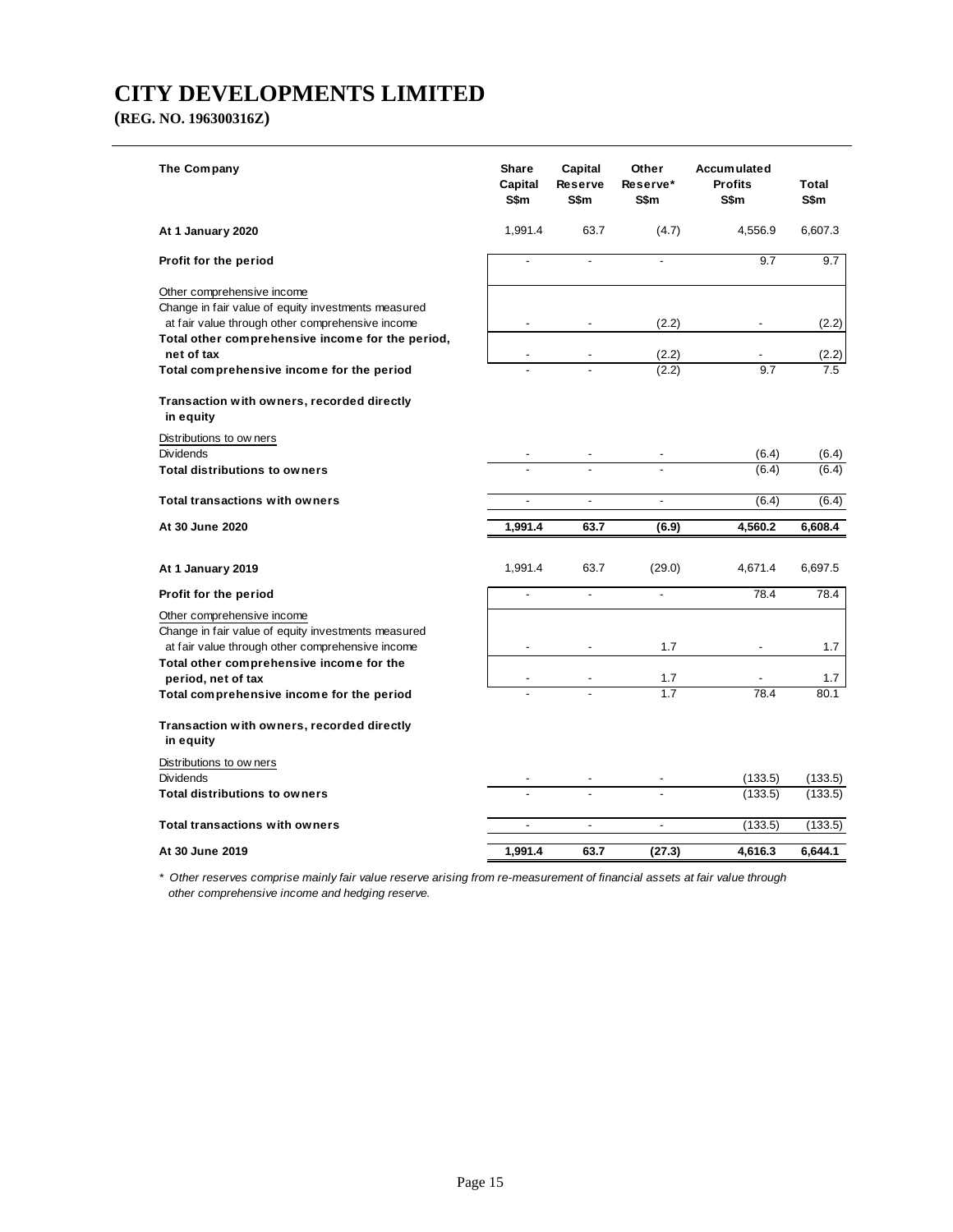## **(REG. NO. 196300316Z)**

**1(d)(ii) Details of any changes in the company's share capital arising from rights issue, bonus issue, share buy-backs, exercise of share options or warrants, conversion of other issues of equity securities, issue of shares for cash or as consideration for acquisition or for any other purpose since the end of the previous period reported on. State also the number of shares that may be issued on conversion of all the outstanding convertibles as well as the number of shares held as treasury shares, if any, against the total number of issued shares excluding treasury shares of the Company, as at the end of the current financial period reported on and as at the end of the corresponding period of the immediately preceding financial year.** 

#### Ordinary share capital

There was no change in the Company's issued share capital during the six months ended 30 June 2020.

#### Preference share capital

There was no change in the Company's issued preference share capital during the six months ended 30 June 2020.

As at 30 June 2020, the maximum number of ordinary shares that may be issued upon full conversion of all of the nonredeemable convertible non-cumulative preference shares of the Company ("Preference Shares") at the sole option of the Company is 44,998,898 ordinary shares (30 June 2019: 44,998,898 ordinary shares).

#### **1(d)(iii) To show the total number of issued shares excluding treasury shares as at the end of the current financial period and as at the end of the immediately preceding year.**

#### Ordinary share capital

 As at 30 June 2020, the total number of issued ordinary shares (excluding treasury shares) was 906,901,330 (31 December 2019: 906,901,330).

#### Preference share capital

The total number of issued Preference Shares as at 30 June 2020 and 31 December 2019 was 330,874,257.

#### Treasury Shares

 As at 30 June 2020, the Company held 2,400,000 treasury shares (31 December 2019: 2,400,000) which represented 0.26% of the total number of issued shares (excluding treasury shares).

#### **1(d)(iv) A statement showing all sales, transfers, cancellation and/or use of treasury shares as at the end of the current financial period reported on.**

 There were no sales, transfers, disposal, cancellation and/or use of treasury shares during the six months ended 30 June 2020.

**1(d)(v) A statement showing all sales, transfers, cancellation and/or use of subsidiary holdings as at the end of the current financial period reported on.** 

Not applicable.

### **2. Whether the figures have been audited or reviewed and in accordance with which auditing standard or practice.**

The figures have neither been audited nor reviewed by our auditors.

**3. Where the figures have been audited or reviewed, the auditors' report (including any qualifications or emphasis of a matter).** 

Not applicable.

### **4. Whether the same accounting policies and methods of computation as in the issuer's most recently audited annual financial statements have been applied.**

Except as disclosed in item 5 below, the Group has applied the same accounting policies and methods of computation in the financial statements for the current financial period as those applied in the Group's most recently audited financial statements for the year ended 31 December 2019.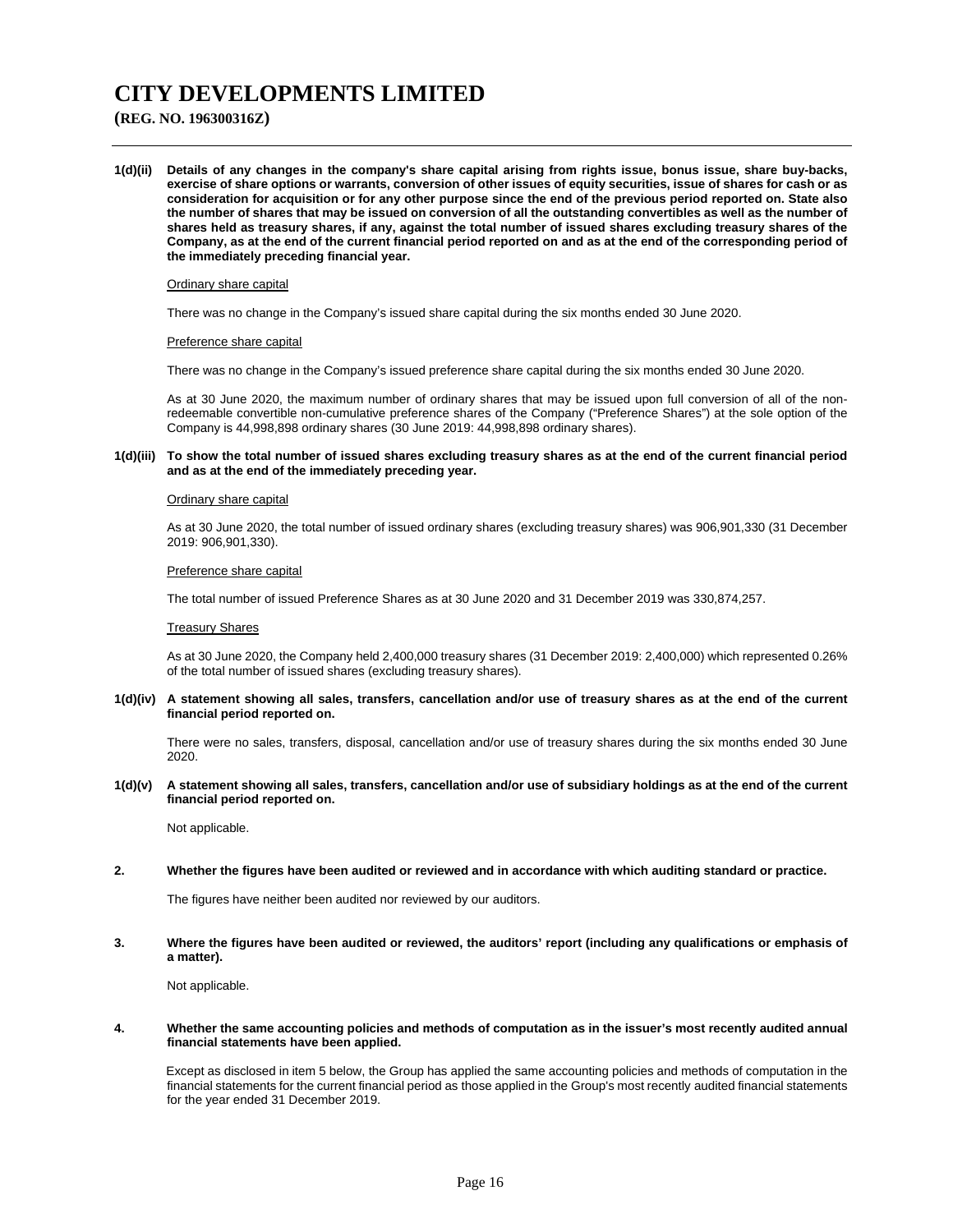## **(REG. NO. 196300316Z)**

#### **5. If there are any changes in the accounting policies and methods of computation, including any required by an accounting standard, what has changed, as well as the reasons for, and the effect of, the change.**

 The Group has applied the following amendments to SFRS(I)s that are effective for the annual periods beginning on or after 1 January 2020:

- Amendments to SFRS(I) 1-1 and SFRS(I) 1-8 *Definition of Material*
- Amendments to References to Conceptual Framework in SFRS(I) Standards

In addition to the above, the Group has early adopted the Amendments to SFRS(I) 16 *COVID-19-Related Rent Concessions* which is effective for annual periods beginning after 1 June 2020 with earlier application permitted.

The adoption of the above amendments to SFRS(I)s did not have any significant impact on the financial statements of the Group.

### **Reclassifications**

 Certain reclassifications have been made to the comparatives to conform to current year presentation. The reclassification adjustments do not have any impact to the income statement of the Group for 1H 2019.

#### **Income Statement**

|                | As restated<br>\$'000 | As previously<br>reported<br>\$'000 |
|----------------|-----------------------|-------------------------------------|
| Finance income | 53.155                | 58,346                              |
| Finance costs  | (93,036)              | (98, 227)                           |

#### **6. Earnings per ordinary share of the Group for the current financial period reported on and the corresponding period of the immediately preceding financial year, after deducting any provision for preference dividends.**

|                                                                      | Half year ended |             |
|----------------------------------------------------------------------|-----------------|-------------|
|                                                                      | 30 June         |             |
|                                                                      | 2020            | 2019        |
| Basic Earnings per share (cents)                                     | (0.4)           | 39.2        |
| Diluted Earnings per share (cents)                                   | (0.4)           | 38.0        |
| Earnings per share is calculated based on:                           |                 |             |
| (a) Profit attributable to owners of the Company (S\$'000) (*)       | (3,272)         | 355,527     |
| b) Profit used for computing diluted earnings<br>per share (S\$'000) | (3,272)         | 361,961     |
| c) Weighted average number of ordinary shares in issue:              |                 |             |
| - basic                                                              | 906,901,330     | 906,901,330 |
| - diluted $(**)$                                                     | 906,901,330     | 951,900,228 |
|                                                                      |                 |             |

*\* After deducting preference dividends of \$6,417,000 paid in 1H 2020 (1H 2019: \$6,434,000 paid).*

\*\* For computation of diluted earnings per share, the weighted average number of ordinary shares has been adjusted for any dilutive  *effect of potential ordinary shares arising from the conversion of all preference shares. For the six months ended 30 June 2020, the preference shares were antidilutive and therefore excluded from the computation of diluted earnings per share.*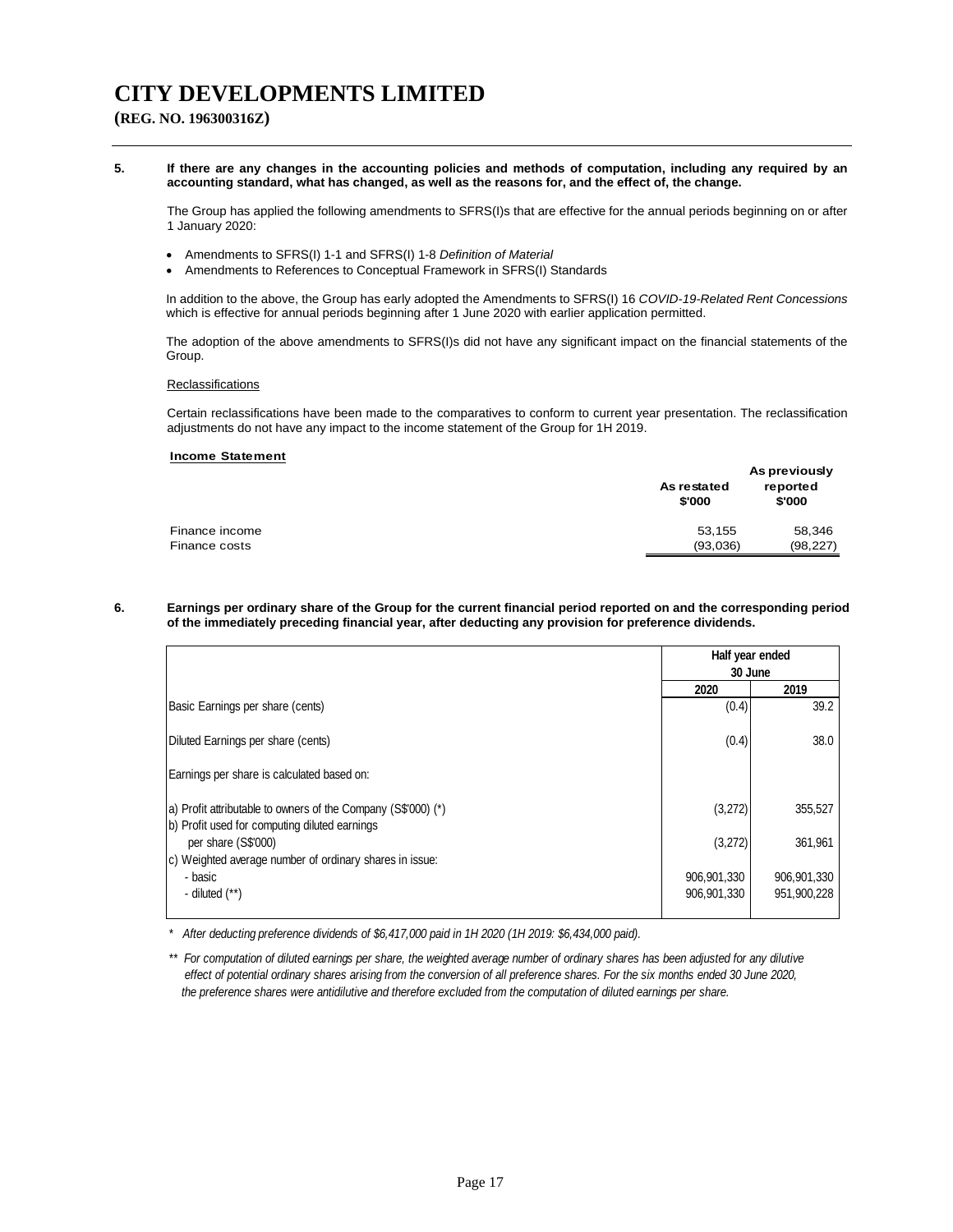**(REG. NO. 196300316Z)**

**7. Net asset value (for the issuer and Group) per ordinary share based on the total number of issued shares (excluding treasury shares) of the issuer at the end of the: - (a) current financial period reported on; and** 

**(b) immediately preceding financial year.** 

|                                                                                                                                                                                                                                       |                   | <b>The Group</b>  | <b>The Company</b> |                   |
|---------------------------------------------------------------------------------------------------------------------------------------------------------------------------------------------------------------------------------------|-------------------|-------------------|--------------------|-------------------|
|                                                                                                                                                                                                                                       | 30.06.2020<br>S\$ | 31.12.2019<br>S\$ | 30.06.2020<br>S\$  | 31.12.2019<br>S\$ |
| Net Asset Value per ordinary share based on the number of<br>issued 906,901,330 ordinary shares (excluding treasury<br>shares) as at 30 June 2020 (906,901,330 ordinary shares<br>(excluding treasury shares) as at 31 December 2019) | 11.66             | 11.60             | 7.29               | 7.29              |

- **8. A review of the performance of the Group, to the extent necessary for a reasonable understanding of the Group's business. It must include a discussion of the following: -** 
	- **(a) any significant factors that affected the turnover, costs, and earnings of the Group for the current financial period reported on, including (where applicable) seasonal or cyclical factors; and**
	- **(b) any material factors that affected the cash flow, working capital, assets or liabilities of the Group during the current financial period reported on.**

### **Group Performance**

For the half year ended 30 June 2020 (1H 2020), the Group's performance across its core business segments was severely impacted by the prolonged COVID-19 pandemic. The hospitality industry was adversely affected by the extensive travel restrictions, strict social distancing measures and a complete lockdown of cities which resulted in a global collapse in demand for air travel, lodging and tourism.

#### Revenue

Revenue for 1H 2020 decreased by 32.8% to \$1.1 billion (1H 2019: \$1.6 billion). The decline was across all business segments with hotel operations accounting for 82%. Hotel operations segment was most impacted in Q2 2020 as COVID-19 infections surged across the globe, with immediate restrictions placed on travel across international and domestic borders to contain the outbreak, thus decimating the travel industry. As at 30 June 2020, 28% of the Group's 152 hotels worldwide were temporarily closed and those that remained opened were operating at much lower occupancies than before. In constant currency, the Group's global hotel revenue per available room (RevPAR) fell by 56.6% to \$60.3 (1H 2019: \$139.1), and global occupancy dropped to 39.4% (1H 2019: 72.2%).

The property development segment achieved a lower revenue due to the timing of profit recognition. 1H 2020 revenue was mainly from projects that are currently under construction, such as The Tapestry, Whistler Grand and Amber Park. Comparatively, 1H 2019 revenue was derived from fully completed projects such as Gramercy Park, New Futura, Suzhou Hong Leong City Center (HLCC) and Shanghai Hongqiao Royal Lake where revenue and profit were recognised in entirety upon handover.

The investment properties segment generated lower rental income for 1H 2020 due to rental rebates granted to tenants, especially for the Group's retail tenants at its malls in Singapore, Phuket and Suzhou, as their activities were significantly impacted by the lockdowns and cut in discretionary spending. In addition, there was also lower rental contributions from hotels owned by CDL Hospitality Trust (CDLHT), which are accounted as investment properties due to master lease arrangements.

### Profit Before Tax (PBT)

The Group registered a pre-tax profit of \$13.8 million for 1H 2020, a substantial decline from 1H 2019, partly due to lower divestment gains (1H 2019: \$490.3 million). Included in 1H 2019 was a substantial \$197.2 million pre-tax gain from the unwinding of the Group's Profit Participation Securities (PPS) 2 platform with the divestment of Manulife Centre and 7 & 9 Tampines Grande. In contrast, the divestment gains in 1H 2020 totalled \$49.9 million from the sale of Millennium Hotel Cincinnati (\$26.4 million) and the disposal of the Group's entire 75% stake in a subsidiary, Sceptre Hospitality Resources (Sceptre) (\$23.5 million).

The property development segment was the lead contributor to 1H 2020 PBT, albeit lower than 1H 2019. This is in tandem with the lower sales volume and compressed profit margins for projects like The Tapestry, Whistler Grand and Amber Park vis-à-vis 1H 2019 contributors such as Gramercy Park, New Futura, HLCC and Hongqiao Royal Lake, which yielded higher profit margins.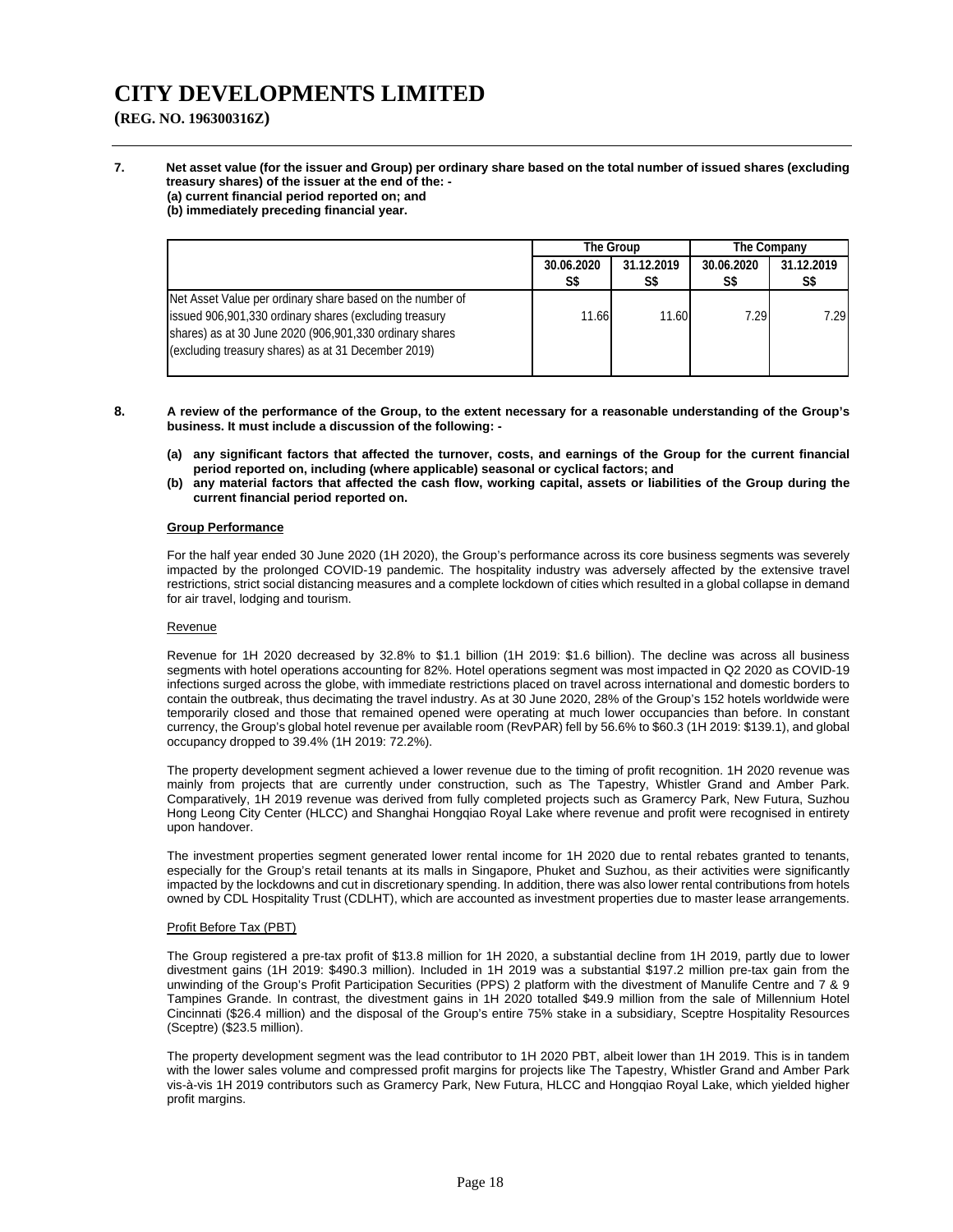## **(REG. NO. 196300316Z)**

With a decline in hotel operations revenue by \$430.0 million, the hotel operations segment reported a pre-tax loss of \$208.2 million, including \$33.9 million of impairment losses. In contrast to the sharper decline in revenue, the pre-tax loss was mitigated by cost containment measures implemented by the Group as well as tapping on applicable stimulus packages such as wage subsidies and tax reliefs provided by governments across its operating regions. The US, Europe and Asia regions have all generated pre-tax losses for 1H 2020 with the biggest impact being in New York due to the severity of COVID-19 and the resultant lockdowns as well as high cost structures.

The investment properties segment saw a decline in pre-tax profits due to significantly lower divestment gains for 1H 2020 versus 1H 2019, alongside lower revenues, higher financing costs and depreciation allocable to this segment.

The Group's Others segment reported a significant increase in pre-tax profit due to the divestment gain for Sceptre, higher share of contribution from First Sponsor Group Limited in relation to its property financing business, coupled with interest income earned from bonds issued by Sincere Property Group (Sincere) and subscribed by the Group in June 2019.

In addition, the Group's acquisition of an effective 51.01% joint controlling stake in Sincere, an established real estate developer in China, was completed in April 2020. Sincere's core business activities include largely development and investment properties. A negative goodwill and fair value of the call option to further acquire 9% in Sincere totalling \$50.9 million was recognised in 1H 2020. However, the Group also accounts for a post-acquisition share of loss of Sincere due to financing and marketing costs incurred by Sincere, and depreciation of Sincere's investment properties due to alignment of accounting policy.

#### Profit After Tax and Non-controlling Interests (PATMI)

For 1H 2020, the Group reported a PATMI of \$3.1 million, a substantial decline from 1H 2019 PATMI of \$362.0 million.

After factoring in the preference dividends of \$6.4 million for 1H 2020, basic earnings per share stands at (0.4) cents for 1H 2020 (1H 2019: 39.2 cents).

### Capital Position

The Group's financial position remains robust with sufficient liquidity to meet its operational needs and financial commitments. As at 30 June 2020, the Group has cash reserves of \$2.7 billion. It maintains a strong liquidity position comprising cash and available undrawn committed bank facilities totalling \$4.0 billion. To date, this position has improved to \$5.1 billion. Net gearing ratio (after factoring in fair value on investment properties) stands at 50%.

#### **Operational Highlights**

#### **Property Development**

#### **Singapore**

The COVID-19 pandemic has caused major disruptions to the Singapore economy with Circuit Breaker (CB) measures, safe distancing regulations and weak demand affecting most businesses. The Singapore economy sank into a technical recession in Q2 2020 for the first time since 2009, with GDP contracting 42.9% quarter-on-quarter, deepening the 3.3% decline in Q1 2020. Year-on-year, GDP declined 13.2% in Q2 2020.

The construction sector was severely affected and witnessed a quarter-on-quarter decline of 97.1% in Q2 2020, and year-onyear decline of 59.3% in the same period. This is attributed by the halting of work at construction sites during the CB period, and the Phase 2 restart in June was painfully slow.

For 1H 2020, the Group and its joint venture (JV) associates sold 356 residential units including Executive Condominiums (ECs), with total sales value amounting to \$514.7 million (1H 2019: \$1.6 billion comprising 505 units). The sales value for 1H 2020 was lower compared with the corresponding period, as majority of the units sold were from projects like The Tapestry, Whistler Grand and Piermont Grand EC, whereas 1H 2019 was mainly ultra-luxury projects like Boulevard 88 and South Beach Residences. Sales volume was also down due to the CB period where the Group's sales galleries were temporarily closed and only allowed to reopen on 19 June.

During the CB period, the Group actively promoted sales through digital marketing and saw encouraging results. To date, the Group's 861-unit The Tapestry and the 716-unit Whistler Grand have sold 842 and 576 units respectively while Amber Park sold 211 of its 592 units. The Group's JV projects, the 820-unit Piermont Grand EC and the 680-unit Sengkang Grand Residences, have sold 577 and 255 units respectively.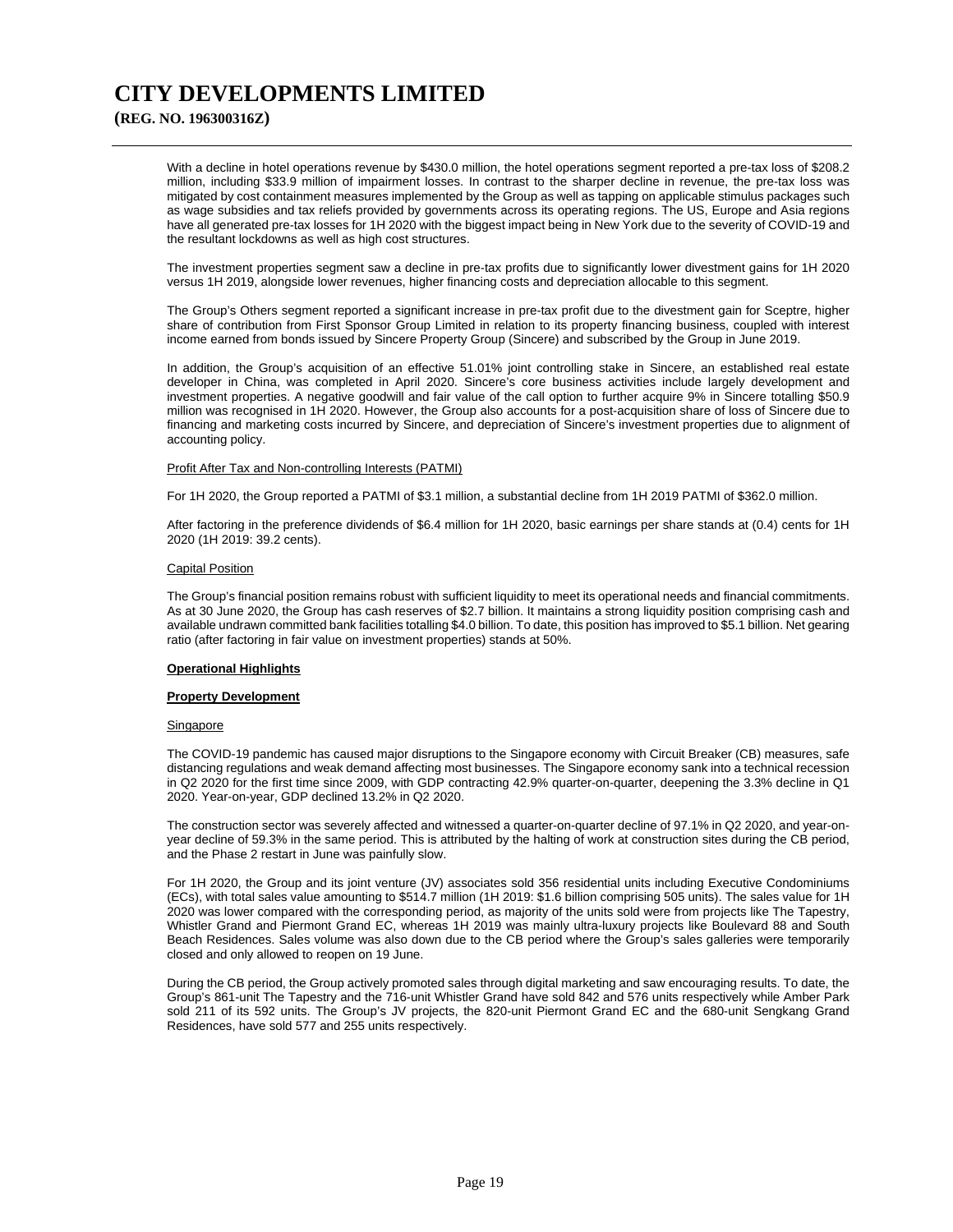**(REG. NO. 196300316Z)**

### **Overseas Markets**

#### Australia

Despite the weak economic backdrop, the Group's 195-unit JV project in Melbourne, The Marker, has exchanged contracts for over 70% of the apartments. Construction commenced in Q2 2020 with completion expected by Q4 2021.

Following the successful completion of Ivy & Eve in Brisbane, the Group is preparing to launch its second residential project – Brickworks Park in 2H 2020. The 222-unit development comprises apartments and townhouses located in the prestigious Alderley suburb in North Brisbane. To be developed on an expansive 4.67-hectare site, it has a unique blend of beautifully conserved brickworks architecture as well as modern amenities such as a lagoon pool, bocce court and an art studio.

The Group's collaboration with Waterbrook Lifestyle for the 135-unit retirement village project in Bowral, Sydney, has received reservations on over 70% of the 77 units available and is targeting to commence construction in 2H 2020.

#### Japan

To date, 158 units (99%) out of 160 units at Park Court Aoyama The Tower in Tokyo, a JV residential project in which the Group holds a 20% interest, have been handed over to the buyers.

#### UK

The UK's 2019 General Election and its subsequent exit from the European Union on 31 January 2020 have contributed to a temporary upswing in the housing market, which was unfortunately disrupted by the COVID-19 pandemic.

Following the national lockdown announced in late March 2020, property sales and leasing activities have curtailed with social distancing measures in place. The Group has actively utilised virtual tools as an alternative to physical viewings. With the reopening of England's housing market in mid-May, market sentiments have gradually improved and physical viewings have resumed for the Group's launched projects.

To date, the six-unit high-end residential project at Chesham Street in Belgravia area has sold one unit and leased out four other units. Another luxury eight-unit residential (cum one ground floor retail unit) project at 100 Sydney Street in Chelsea area has achieved three apartment sales to date.

Teddington Riverside, the 239-unit development in Teddington, South West London, is expected to be completed in Q3 2020. Over 40% of the units launched in Phase 1 (76 units) have been sold or leased. Phase 2 of the development, comprising six townhouses and a weir cottage, will be launched in 2H 2020. The Group believes that the sales rate of Teddington Riverside will improve with the recent announcement on Stamp Duty Land Tax (SDLT) where the nil rate threshold for SDLT would be increased from £125,000 to £500,000.

#### China

#### CDL China Limited

In 1H 2020, the Group's wholly-owned subsidiary, CDL China Limited, and its JV associates sold 272 units and four villas in China, achieving sales value of RMB 750 million (approximately \$149 million) (1H 2019: 347 units with total sales value of RMB 1.08 billion (\$213 million)).

To date, the Group has sold 1,655 (92%) out of 1,804 units in the residential component of HLCC, an integrated mixed-use development in Suzhou. Current occupancy at HLCC's Grade A office tower and mall stands at 75% and 79% respectively. The 295-room five-star M Social Hotel is expected to be operational in Q4 2021.

Emerald, the 820-unit JV residential project in Chongqing, has sold 730 units (89%) while the 126-unit Eling Palace has sold 98 units to date (78%).

Hongqiao Royal Lake in Qingpu District, Shanghai, has sold 61 out of the 85 villas (72%). As the lockdown eases in China, the Group observes the returning demand for luxury developments such as villas, where low-density and prestige living are favourably viewed.

#### Strategic Partnership

On 15 April 2020, the Group entered into a definitive agreement to acquire an effective 51.01% joint controlling interest in Sincere, for an initial investment of RMB 4.39 billion (approximately \$0.88 billion).

This strategic investment into Sincere marks a transformative move for the Group in China. A new professional management team was onboarded in Q2 2020 to commence on the integration and restructuring of the company, focusing on capital management and portfolio recalibration initiatives to strengthen Sincere's financial position and fundamentals. China remains one of the Group's key overseas markets and the Group holds a positive view of the long-term growth and market outlook there.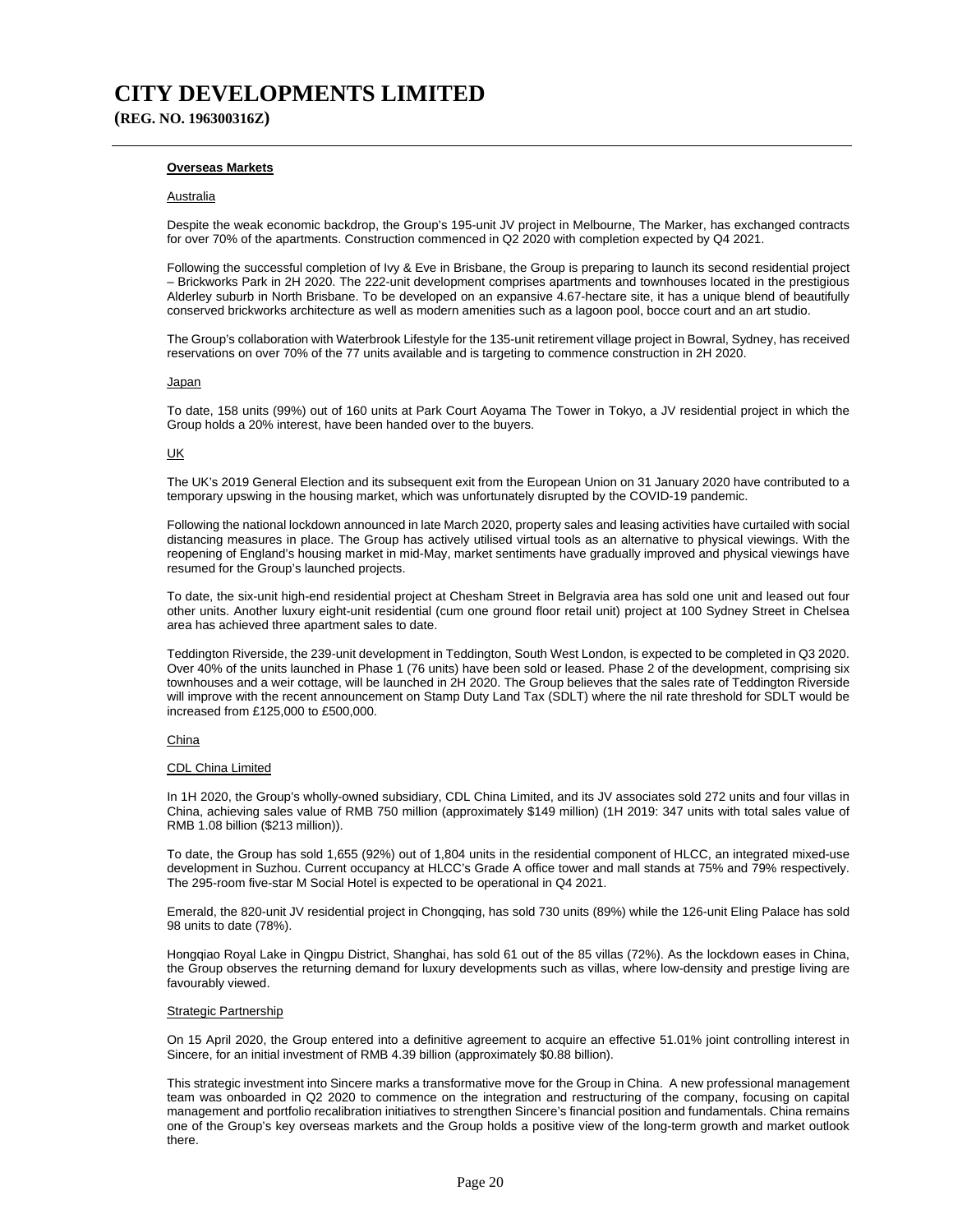**(REG. NO. 196300316Z)**

#### **Investment Properties**

The Group's retail and Food & Beverage (F&B) tenants in Singapore and overseas have been severely impacted by the prolonged closures due to the COVID-19 outbreak and they grapple with operating restrictions and cash flow constraints. Besides offering flexibility in tenancy terms, the Group committed over \$30 million of property tax and rental rebates to help its tenants to tide over this difficult period. While most of the Group's retail tenants have since reopened as lockdowns eased, the drop in income from retail and F&B sales is significant due to ongoing safe management requirements.

Notwithstanding the challenging situation, the Group's office portfolio remains resilient with a committed occupancy of 90.6% as at 30 June 2020, higher than the national average of 87.9%.

### UK

The Group's two freehold commercial office buildings in Central London – Aldgate House and 125 Old Broad Street, remained open during the lockdown period, with committed occupancies of 85.9% and 93.6% respectively. While leasing transactions are muted, two lettings that took place during the pandemic underlined the resilient office fundamentals. The downturn might have curbed short-term demand for office space but bolstered by low vacancy rates and a constrained pipeline, the economic recovery will likely boost the office market.

The Group will continue to explore asset enhancement initiatives (AEI) for its UK office assets, to increase and optimise net lettable areas (NLA) and boost long-term rental growth of its assets. Aldgate House's basement and mezzanine space were repurposed in Q2 2020 into a basement gym.

The Group remains optimistic of the UK as a key global financial hub that is well-positioned for a rebound due to its strategic connectivity and well-established commercial infrastructure.

### Private Rented Sector (PRS)

The Group's freehold site in Monk Bridge, Leeds, one of UK's major gateway cities, has obtained full planning permission for a 665-unit build-to-rent residential project coupled with 16,000 sq ft of lettable commercial/retail space to serve its residents in future. The development is slated for completion in 2023. This PRS project is in line with the Group's focus to enhance recurring income and to leverage on the strong potential of rental accommodation in the UK. The fundamentals underpinning investments in the UK PRS sector have not changed and are unlikely to curb investors' growing appetite for such investments in the long run.

#### **Japan**

In line with its expansion into PRS to enhance its recurring income streams, the Group completed the acquisition of two residential projects in Osaka, namely B-PROUD Tenmabashi and Pregio Miyakojima Hondori in 1H 2020. In total, it now has four residential projects in Osaka totalling 159 apartments and five shop units for lease. Despite the COVID-19 situation, demand for rental housing in Japan remains resilient with stable rent and occupancy levels.

#### China

Shanghai's Hongqiao Sincere Centre (Phase 2), which was acquired in November 2019, has been rebranded as Hong Leong Hongqiao Centre.

#### **Fund Management**

The Group continues to build its pipeline and is in active collaborations with capital partners to acquire new AUM and will accelerate growth by setting up a private fund and/or a REIT. It will continue to strengthen its fund management expertise and track record through strategic acquisitions and investments.

In April 2020, the Group acquired an additional 8.4% stake in Singapore-listed IREIT Global, a pan-European real estate investment trust, increasing its stake to 20.9% of the total issued units. It remains confident in the long-term fundamentals of the established European economies.

The Group is currently exploring the establishment of a REIT with commercial assets located in the UK, to be listed on the Singapore Exchange (SGX). Preliminary discussions with banks and various parties are ongoing and details such as the properties to be injected, the size of the offering or time frame have not been finalised. The Group continues to pursue this as a pipeline initiative and the timeline is subject to market conditions.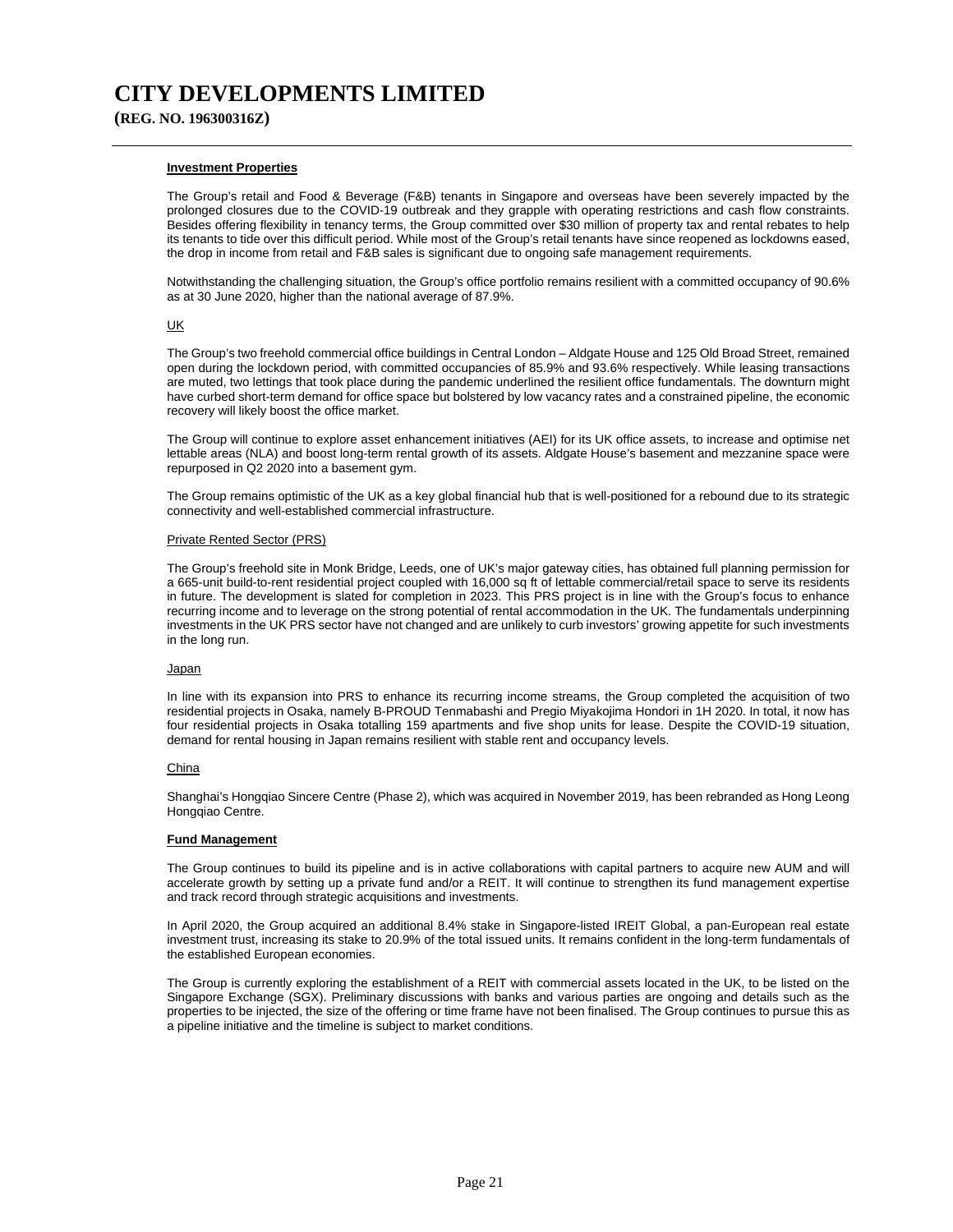**(REG. NO. 196300316Z)**

### **Hotel Operations**

The magnitude of the COVID-19 crisis on the hospitality industry is unprecedented and the Group's hotels remain vulnerable to the evolving situation. The Group's focus has been to prudently manage near-term operational and cashflow requirements to fund its operations and ride out this crisis.

Key operating statistics for hotels owned by the Group:

|                       |      | Room Occupancy |         |       | Average Room Rate |        |       | <b>RevPAR</b> |        |
|-----------------------|------|----------------|---------|-------|-------------------|--------|-------|---------------|--------|
|                       | 1H   | 1H             | Incr/   | 1H    | 1H                | Incr/  | 1H    | 1H            | Incr/  |
|                       | 2020 | 2019           | (Decr)  | 2020  | 2019 *            | (Decr) | 2020  | 2019 *        | (Decr) |
|                       | %    | %              | $%$ pts | \$    | \$                | %      | \$    | \$            | %      |
| Singapore             | 65.5 | 84.7           | (19.2)  | 126.2 | 185.5             | (32.0) | 82.6  | 157.1         | (47.4) |
| <b>Rest of Asia</b>   | 29.4 | 67.4           | (38.0)  | 128.8 | 161.9             | (20.4) | 37.9  | 109.2         | (65.3) |
| <b>Total Asia</b>     | 43.7 | 74.2           | (30.5)  | 127.3 | 172.4             | (26.2) | 55.6  | 127.9         | (56.5) |
| <b>Australasia</b>    | 45.9 | 84.0           | (38.1)  | 163.4 | 151.5             | 7.9    | 75.0  | 127.3         | (41.1) |
| London                | 24.6 | 78.1           | (53.5)  | 221.4 | 218.7             | 1.2    | 54.4  | 170.7         | (68.1) |
| <b>Rest of Europe</b> | 27.9 | 69.8           | (41.9)  | 134.4 | 153.8             | (12.6) | 37.5  | 107.4         | (65.1) |
| <b>Total Europe</b>   | 26.3 | 73.4           | (47.1)  | 172.8 | 184.0             | (6.1)  | 45.5  | 135.1         | (66.3) |
| New York              | 53.3 | 82.5           | (29.2)  | 205.2 | 323.7             | (36.6) | 109.3 | 267.0         | (59.1) |
| <b>Regional US</b>    | 34.9 | 56.4           | (21.5)  | 148.0 | 188.2             | (21.4) | 51.6  | 106.1         | (51.4) |
| <b>Total US</b>       | 41.9 | 65.0           | (23.1)  | 175.6 | 245.0             | (28.3) | 73.5  | 159.3         | (53.9) |
| <b>Total Group</b>    | 39.4 | 72.2           | (32.8)  | 153.2 | 192.6             | (20.5) | 60.3  | 139.1         | (56.6) |

*\*For comparability, 1H 2019 Average Room Rate and RevPAR had been translated at constant exchange rates (30 June 2020).* 

#### Asia

Asia RevPAR for 1H 2020 decreased by 56.5% to \$56 (1H 2019: \$128).

Singapore RevPAR decreased by 47.4% to \$83 (1H 2019: \$157) as the impact of the pandemic and CB was mitigated by accommodation demand from foreign workers affected by border closures as well as from Government contracts.

Rest of Asia saw a steeper fall in RevPAR by 65.3% to \$38 (1H 2019: \$109) due to the severe COVID-19 impact in Beijing, Seoul and Taipei.

#### **Australasia**

Australasia RevPAR for 1H 2020 fell 41.1% to \$75 (1H 2019: \$127), being severely impacted by the effects of the New Zealand ("NZ") Alert Level 4 lockdown from 26 March through to 28 April 2020. Even with the Alert Level being lowered since May 2020, domestic travel remains saddled with restrictions.

While all social distancing measures are no longer necessary, and hotels can resume normal operations, there is still a long road to recovery as NZ is predominantly an international leisure-driven market.

#### Europe

Europe RevPAR for 1H 2020 decreased by 66.3% to \$46 (1H 2019: \$135).

London RevPAR was down by 68.1% to \$54 (1H 2019: \$171) with RevPAR for rest of Europe down by 65.1% to \$38 (1H 2019: \$107).

Following the World Health Organisation (WHO) declaring COVID-19 a pandemic on 11 March 2020, the UK joined Paris and Rome with national lockdowns that immediately eroded hotel occupancies overnight as most of the UK hotels were forced to close. UK's economic results illustrated the severity of the impact, pinpointing the hospitality sector as contributing to the largest GDP drop on record of 20.4%. The Group's hotels in London, Paris and Rome typically have a majority base of international customers and remain affected by the continuing travel restrictions in place for most of Europe.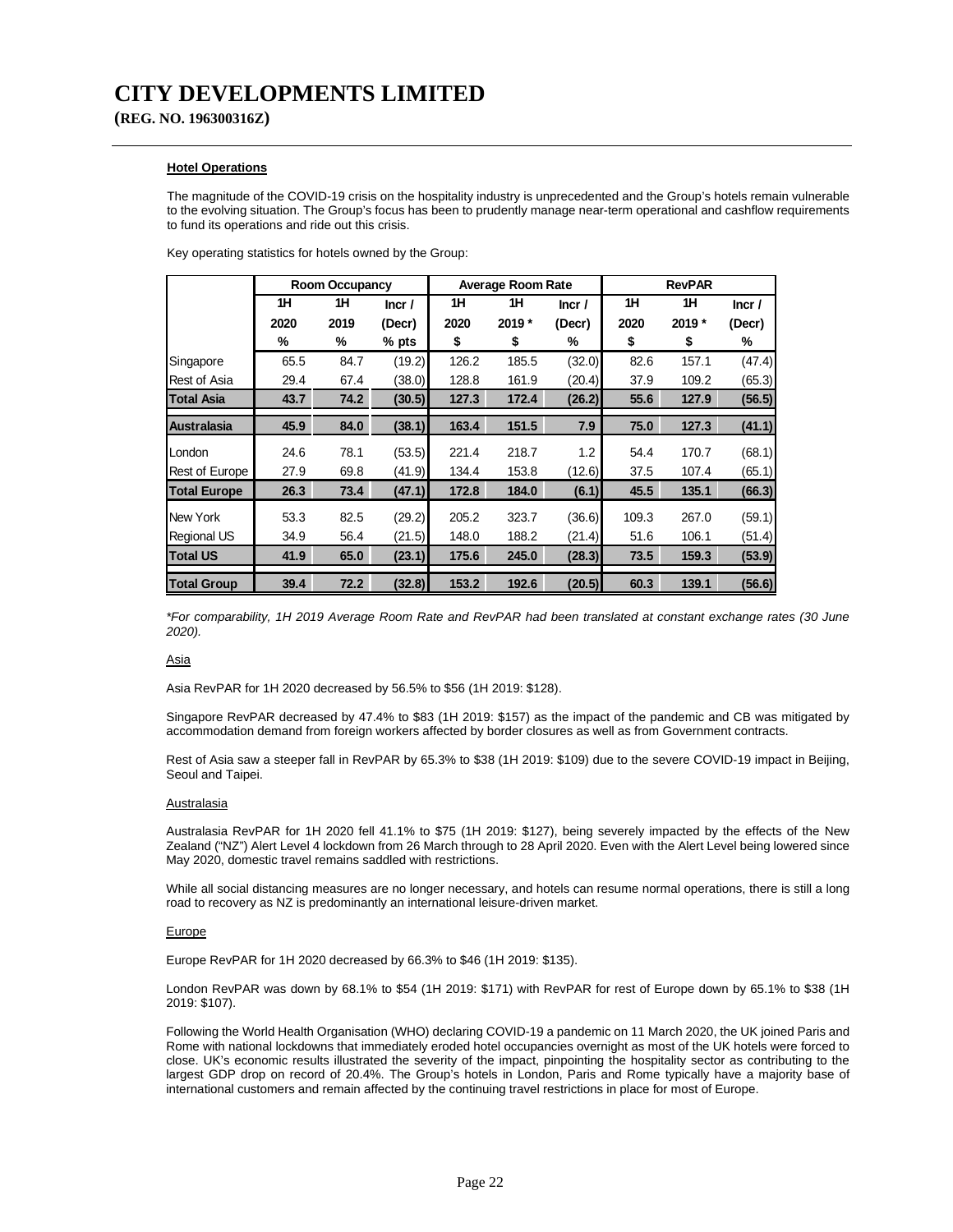### US

US RevPAR for 1H 2020 decreased by 53.9% to \$74 (1H 2019: \$159). New York (NY) RevPAR decreased by 59.1% to \$109 (1H 2019: \$267) and Regional US decreased by 51.4% to \$52 (1H 2019: \$106).

The US government closed the external borders at the end of March 2020 to China, Asia and Europe, suspending all airlift in and out of the US. Restrictions on gathering size were imposed, and most 2020 large scale events, tradeshows, concerts and sports were cancelled, severely impacting business, group and leisure customer segments.

The Novotel NY hotel, operated by Accor, was closed on 25 March 2020 due in part to the hotel's historically high level of European business. It remains closed as are approximately 40% of hotels in NY. The Group's three other NY hotels were able to secure medical-related businesses as well as serving essential workers to mitigate the losses.

The lockdowns equally impacted the regional US hotels, particularly Boston, Chicago and Los Angeles.

### Refurbishments

Due to the COVID-19 pandemic, the Group is focused on cost containment and cash preservation. The refurbishment works which commenced at the Millennium Gloucester and Millennium Hotel Paris Opera have since been put on hold. The planned refurbishment of the Millennium Hilton NY Downtown is also on hold.

In 1H 2020, Copthorne King's Singapore completed the renovation of 142 rooms at the Tower Wing. Refurbishment work is nearly complete at the Copthorne Hotel & Resort Queenstown Lakefront and the hotel will reopen for business in Q4 2020.

#### **Developments**

The Group is progressing with its plans to develop the Sunnyvale California project comprising a 263-room M Social hotel and a 250-unit residential project. It aims to capitalise on Sunnyvale's location as the headquarters of many technology companies which is part of the technology belt of Silicon Valley. Construction for the apartment block has commenced and completion is expected in the next two years.

Review is still ongoing for the design of a 300-room hotel and a 250-unit serviced apartment complex on Yangdong development land, situated adjacent to Millennium Seoul Hilton. The commencement for this project is being evaluated.

#### **Divestments**

The 872-room Millennium Cincinnati Hotel was closed on 31 December 2019 and sold on 14 February 2020 for US\$36 million (approximately \$49 million).

The sale of W Singapore – Sentosa Cove hotel to CDLHT for \$324 million was completed on 16 July 2020.

In December 2013, as a result of a compulsory purchase order by Birmingham City Council for the Copthorne Hotel Birmingham, the Group entered into various commercial arrangements with Birmingham City Council and Paradise Circus Limited Partnership (PCLP), the developer of Birmingham's Paradise Circus redevelopment scheme. The Group has exercised its put option to sell the existing site to PCLP for £17.2 million (\$30.8 million) and expects to complete this in Q3 2021.

#### Management Changes

With the resignation of M&C's Group CEO on 2 August 2020, the Group will not be actively searching for a replacement. Mr Kwek Leng Beng, the Executive Chairman of M&C and CDL, will continue to lead and guide M&C's senior management team through this challenging period.

#### **9. Where a forecast, or a prospect statement, has been previously disclosed to shareholders, any variance between it and the actual results.**

 The Group's performance for the period under review was in line with the profit guidance announced on 13 July 2020 except for the recognition of impairment losses on hotels of \$33.9 million.

 In accordance to regulatory statements issued by ACRA and SGX which highlighted key areas that care should be exercised when preparing interim financial statements including assets valuations, the management has reviewed the carrying amounts of the properties for indicators of impairment and conducted internal valuations where impairment losses on eight hotels were recognised in 1H 2020. The COVID-19 pandemic has resulted in significant market uncertainty and valuations may change as the conditions evolve.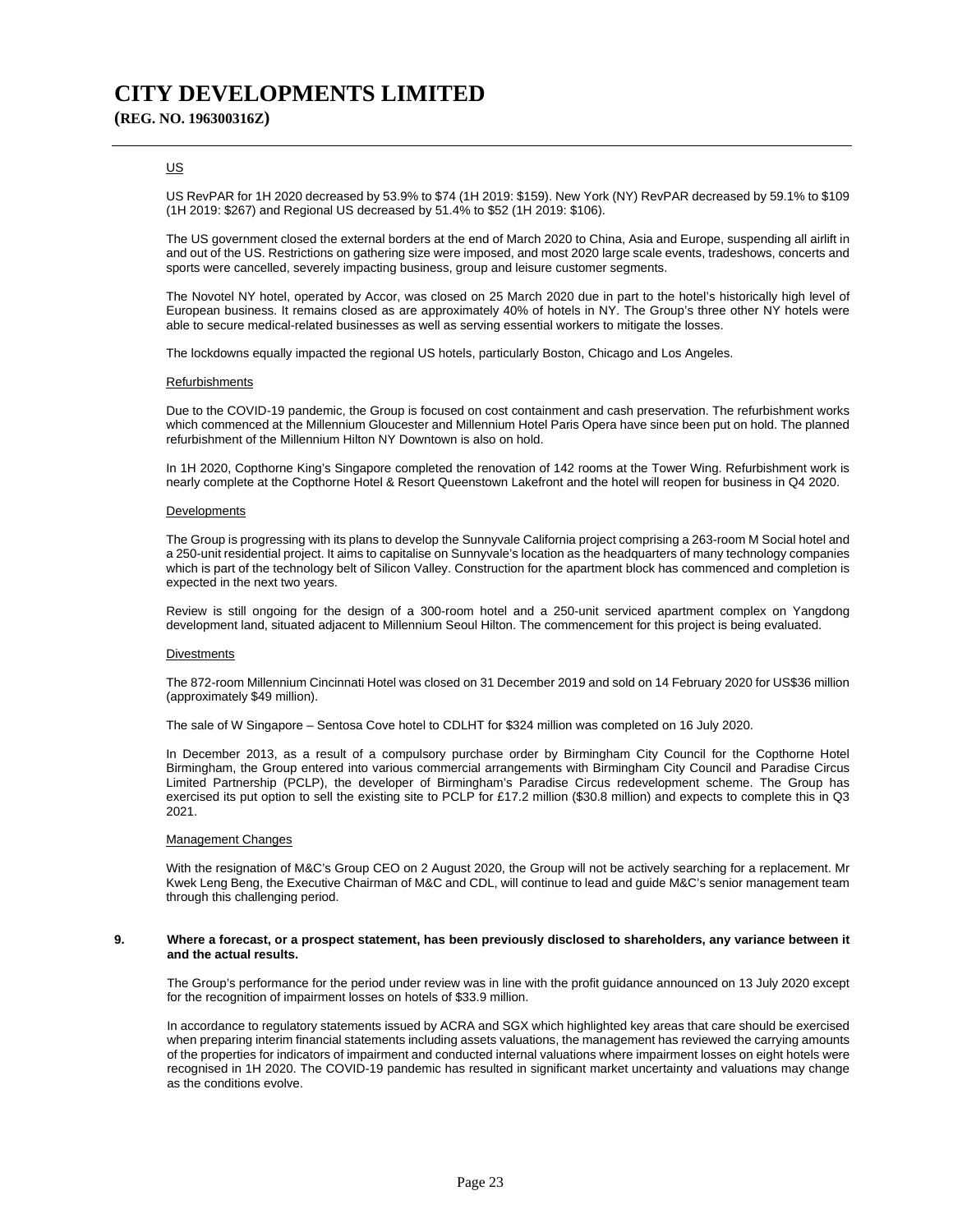**(REG. NO. 196300316Z)**

**10. A commentary at the date of the announcement of the significant trends and competitive conditions of the industry in which the Group operates and any known factors or events that may affect the Group in the next reporting period and the next 12 months.** 

#### **Singapore**

As COVID-19 pandemic dampens economic growth, the Singapore residential property market will likely face demand test for the rest of 2020 and beyond. Despite the muted outlook and closure of show galleries during the CB period which moderated sales volumes, the use of virtual marketing tools and the eventual Phase 2 reopening in late June 2020 kicked off with an encouraging start, fuelled by the keen pent-up demand for mass and mid-market segments. Furthermore, the low interest rate environment is also supporting housing demand for wealth preservation and portfolio diversification. Sales are expected to improve over time.

The 2H 2020 Government Land Sales (GLS) programme has been moderated with only three Confirmed List residential sites with a potential supply of approximately 1,370 apartment units, reflecting a 23% reduction from the 1H 2020 Confirmed List. This is the lowest level of supply since 2H 2009, where the global financial crisis resulted in no confirmed sites being released. The tightened land supply coupled with developers pacing out their launches will help to avoid potential oversupply aggravating the market.

In May 2020, the Government granted a six-month extension on Project Completion Period (PCP), Additional Buyer's Stamp Duty (ABSD) on land and Qualifying Certificate (QC) deadlines for property developers affected by disruptions to construction timelines and residential sales. This has provided temporary relief to accommodate possible delays due to manpower and supply chain challenges.

The majority of the Group's projects under construction are expected to obtain their Temporary Occupation Permits (TOPs) only from 2022 onwards, which provides some buffer to catch up on lost time. Barring further unforeseen disruptions, the Group endeavours to complete Forest Woods by Q4 2020 as site manpower resumes.

In Q3 2020, the Group's 60% JV partner, Hong Leong Holdings Limited, is planning to launch the 566-unit Penrose located at Sims Drive, within walking distance to Aljunied MRT station. It is also one MRT station from Paya Lebar, which has transformed into an established regional hub. The project is also close to popular schools, making it an attractive location for young families and working professionals.

The Group currently has two residential launches in the pipeline for 2021. The first is an upmarket condominium comprising about 540 units on Irwell Bank Road, located 200 metres from the upcoming Great World MRT station. The Group had successfully tendered for this prime site in January 2020 for \$583.9 million or \$1,515 psf ppr, and the project is slated for sales launch in 1H 2021. The second project is the residential component of the Liang Court JV redevelopment project with around 700 apartments. In July 2020, the Group and its JV partner completed the acquisition of the entire Liang Court site which will be redeveloped into an integrated mixed-use development comprising residences, a commercial component, a hotel and a serviced residence with a hotel licence.

With many business premises closed temporarily and working from home being the current default mode, sentiments remain subdued and companies may temporarily put expansion plans on hold. The Group expects the office market to remain relatively resilient in the mid- to long-term as Singapore remains a favourable and stable destination for corporate entities. Flexible working space and the technology sector continue to drive new demand, albeit at a slower pace than 2019. Moreover, the supply of new office space has moderated while older office assets have been taken off the market for redevelopment.

#### Redevelopment and AEI

As part of portfolio rejuvenation and capitalising on the Urban Redevelopment Authority's CBD Incentive Scheme, the Group is progressing on its redevelopment plans for Fuji Xerox Towers, a freehold office building. Subject to the approval of relevant authorities, it plans to develop a mixed-use integrated project comprising around 60% of residential units for sale and serviced apartments for rent, with the remaining 40% for commercial purposes. The submission for Provisional Permission is being prepared and demolition related works are currently planned for commencement in 2H 2021.

The Group is also actively exploring the redevelopment of Central Mall, a freehold commercial building with a cluster of adjoining 99-year conservation shophouses. It plans to positively transform and revitalise the area with a proposed mixeduse integrated development comprising office, retail, serviced apartments and hotel components that are integrated with its surroundings. Preliminary planning applications are currently being reviewed.

In Thailand, the Group has deferred the commencement of the AEI for Jungceylon, its major shopping mall in Phuket, and will proceed when there is further clarity on the COVID-19 situation.

### Hotels

While the pandemic is gradually under control in many countries, the threat of a second wave remains, as seen in the US, Melbourne and Hong Kong. Though this results in uncertainty on when normalcy will return, many countries are actively establishing green lanes and travel bubbles, which offers hope for the safe reopening of borders and an upside on travel volumes. The Group is optimistic that when a vaccine is available, likely next year, the road to recovery for the hotel sector will be accelerated with pent-up demand.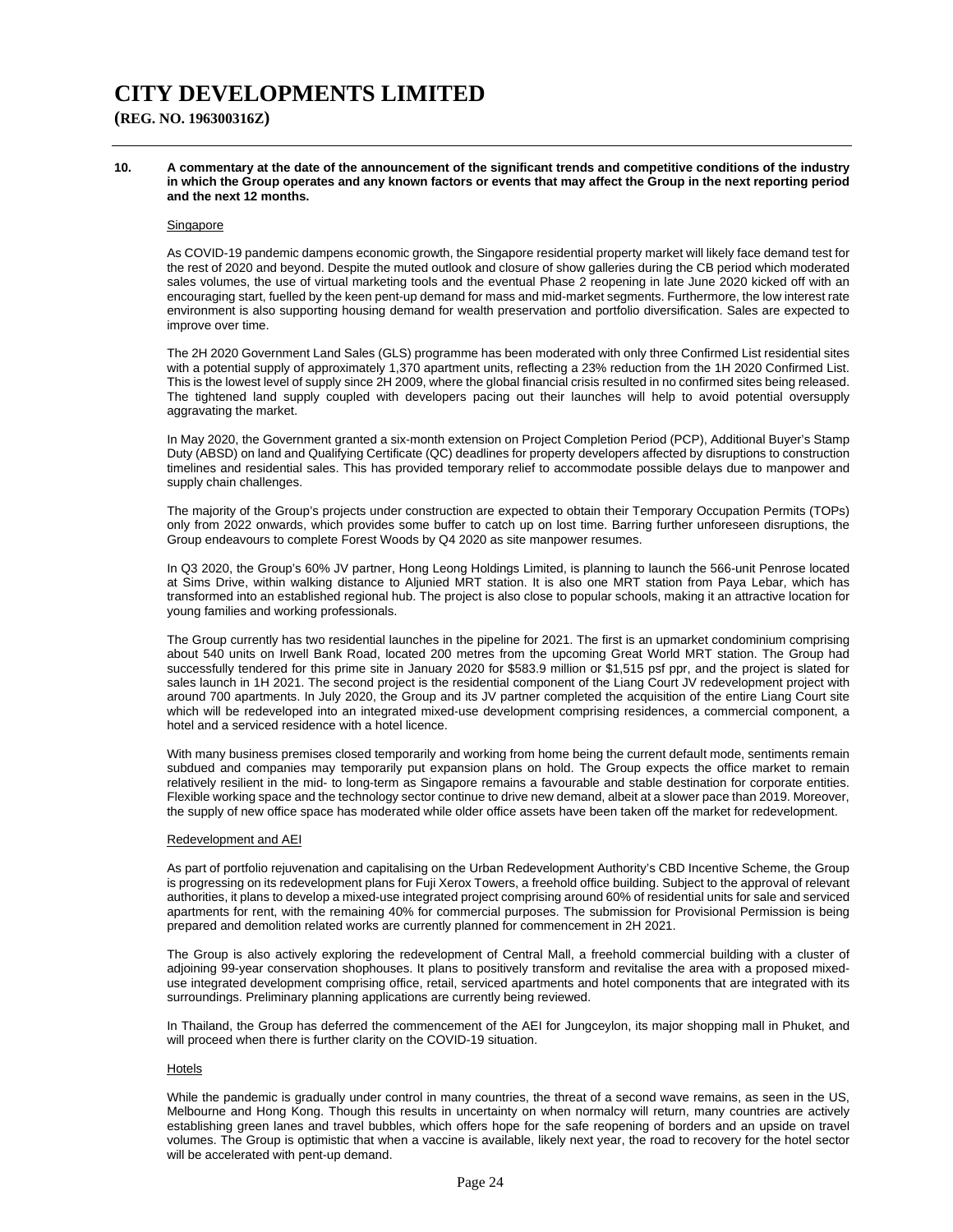**(REG. NO. 196300316Z)**

The Group will continue to contain costs and conserve cash by maintaining tight controls on discretionary expenditure, rightsizing the workforce, deferring non-essential capital expenditure and working with suppliers, contractors and partners to push for cost reductions. It will also focus on each market's domestic business which tends to be more resilient. This crisis offers an opportunity for the Group to reformulate its strategies and create fresh experiences for new market segments so as to stay relevant in this new normal. It will be reviewing its hotel portfolio holistically to come up with opportunities for AEI, redevelopment and divestment.

The Group expects this segment to remain challenging for the subsequent quarters of this financial year.

### **Outlook**

In Q2 2020, Singapore posted its worst quarterly contraction on record, sinking into a deeper recession than its earlier estimates. GDP for 2020 is narrowed to -5% to -7% from the previous forecast range of -4% to -7%. The sharp plunge reflects an ultra-challenging and uncertain operating environment, with weak near-term economic recovery expected both domestically and globally.

The COVID-19 pandemic has overshadowed core business fundamentals and eroded organic growth. SMEs and MNCs alike are grappling with macroeconomic uncertainties beyond their control. Under these precarious circumstances, the Group has shifted to an interim crisis management mode where cost-containment measures are prioritised. Cash preservation, prudent capital management and business optimisation are enforced to enhance liquidity. These efforts will help to fortify the Group's balance sheet.

The Group benefits from its diversified portfolio. Although hotel operations are expected to continue to bear the brunt of COVID-19, the Group has put in place turnaround strategies to tap on new segments. Positive progress in terms of improved occupancy in the US offers confidence that the Group's overseas hotels are beginning to see some light. Property development and investment properties segments have been relatively resilient. Given Singapore's stable political environment, high transparency, good governance and well-developed infrastructure, it is noticeable that overseas property buyers continue to find Singapore an attractive investment destination.

As part of its capital recycling efforts and to extract greater value from its assets, the Group is also actively looking into asset divestment for both non-core hotels held by the Group as well as the investment properties held by Sincere.

During this downtime, the Group is reviewing its strategies, reinforcing frameworks and retooling itself to future-proof its business. It will continue to focus on its Growth, Enhancement and Transformation (G-E-T) strategy to enhance value and improve execution.

Over the Group's 57-year history and track record, it has survived numerous challenging times, each one more difficult than the last. While the outlook for Singapore and the global economy can seem grim, the agility, resilience and foresight that have been the hallmarks of the Group's compass will help it navigate through this storm and emerge stronger.

### **11. Dividend**

### *(a) Current Financial Period Reported On*

#### *Any dividend declared for the current financial period reported on?*

Yes.

The Company had on 12 May 2020 declared a tax-exempt (one-tier) non-cumulative preference dividend to holders of City Developments Limited Preference Shares of 1.94 cents per Preference Share, calculated at the dividend rate of 3.9% per annum of the issued price of \$1.00 for each Preference Share, for the dividend period from 31 December 2019 to 29 June 2020. The said preference dividend was paid on 30 June 2020.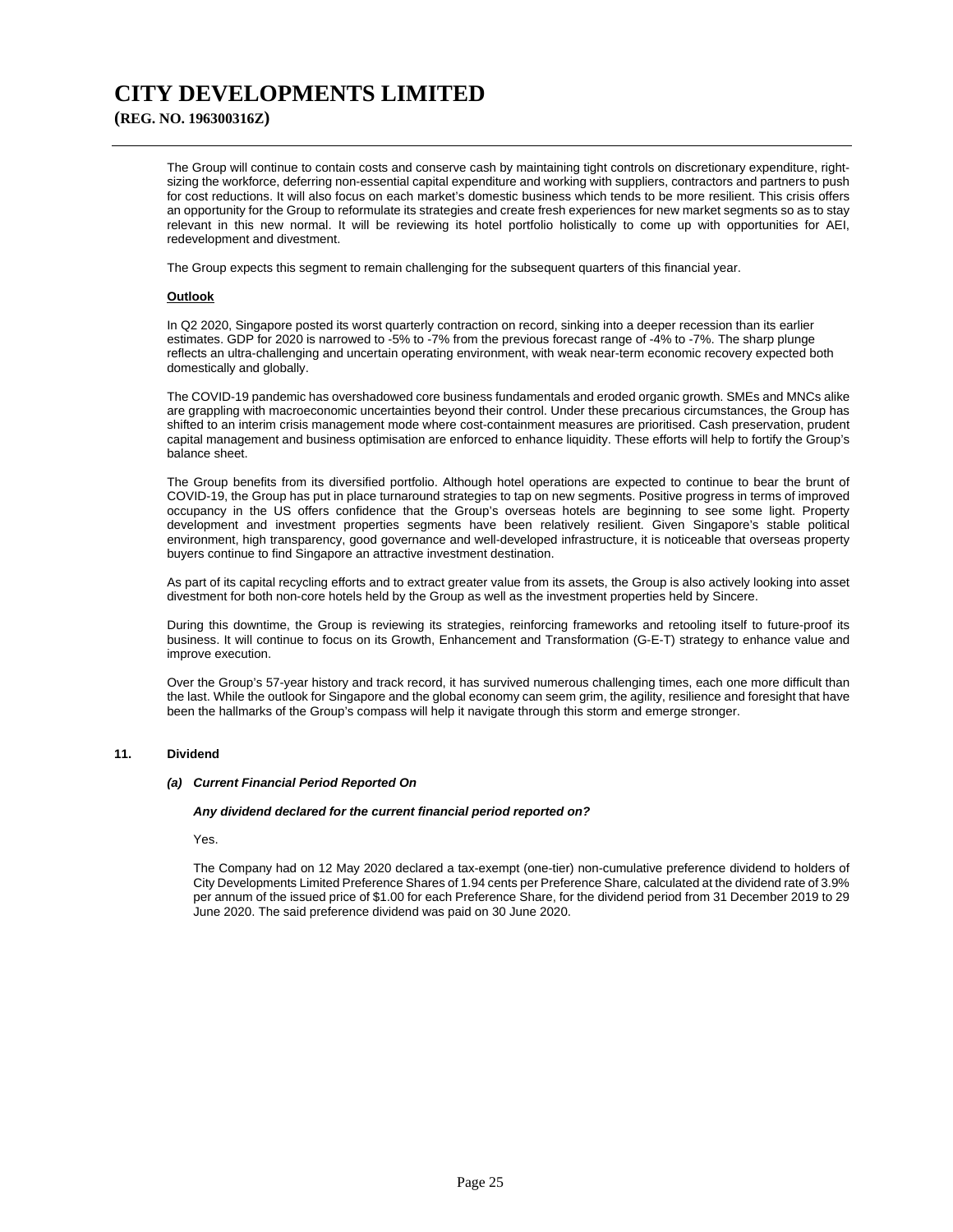**(REG. NO. 196300316Z)**

### *(b) Corresponding Period of the Immediately Preceding Financial Year*

### *Any dividend declared for the corresponding period of the immediately preceding financial year?*

#### Yes.

| Name of Dividend           | Tax-exempt (One-tier) Special Interim<br><b>Ordinary Dividend</b> | Tax-exempt (One-tier) Preference<br>Dividend                    |
|----------------------------|-------------------------------------------------------------------|-----------------------------------------------------------------|
| Date of Payment            | 12 September 2019                                                 | 1 July 2019                                                     |
| Dividend Type              | Cash                                                              | Cash                                                            |
| Dividend Amount (in cents) | 6.0 cents per Ordinary Share                                      | 1.94 cents per Preference Share^                                |
| Dividend rate (in %)       | N.A.                                                              | 3.9% per annum on the issue price of<br>each Preference Share   |
| Dividend Period            | N.A.                                                              | From 31 December 2018 to 30 June<br>2019 (both dates inclusive) |
| <b>Issue Price</b>         | <b>N.A.</b>                                                       | \$1.00 per Preference Share                                     |

*^ Preference dividend for each Preference Share is calculated at the dividend rate of 3.9% per annum of the issue price of \$1.00 for each Preference Share on the basis of the actual number of days comprised in the dividend period divided by 365 days.* 

## *(c) Date payable*

Not applicable.

### *(d) Books Closure Date*

Not applicable.

## **12. If no dividend has been declared/recommended, a statement to that effect.**

Not applicable.

## **13**. **Interested Person Transactions**

No interested person transactions ("IPTs") were conducted for the six months ended 30 June 2020 under the Company's IPT Mandate pursuant to Rule 920 of the Listing Manual (excluding transactions less than \$100,000).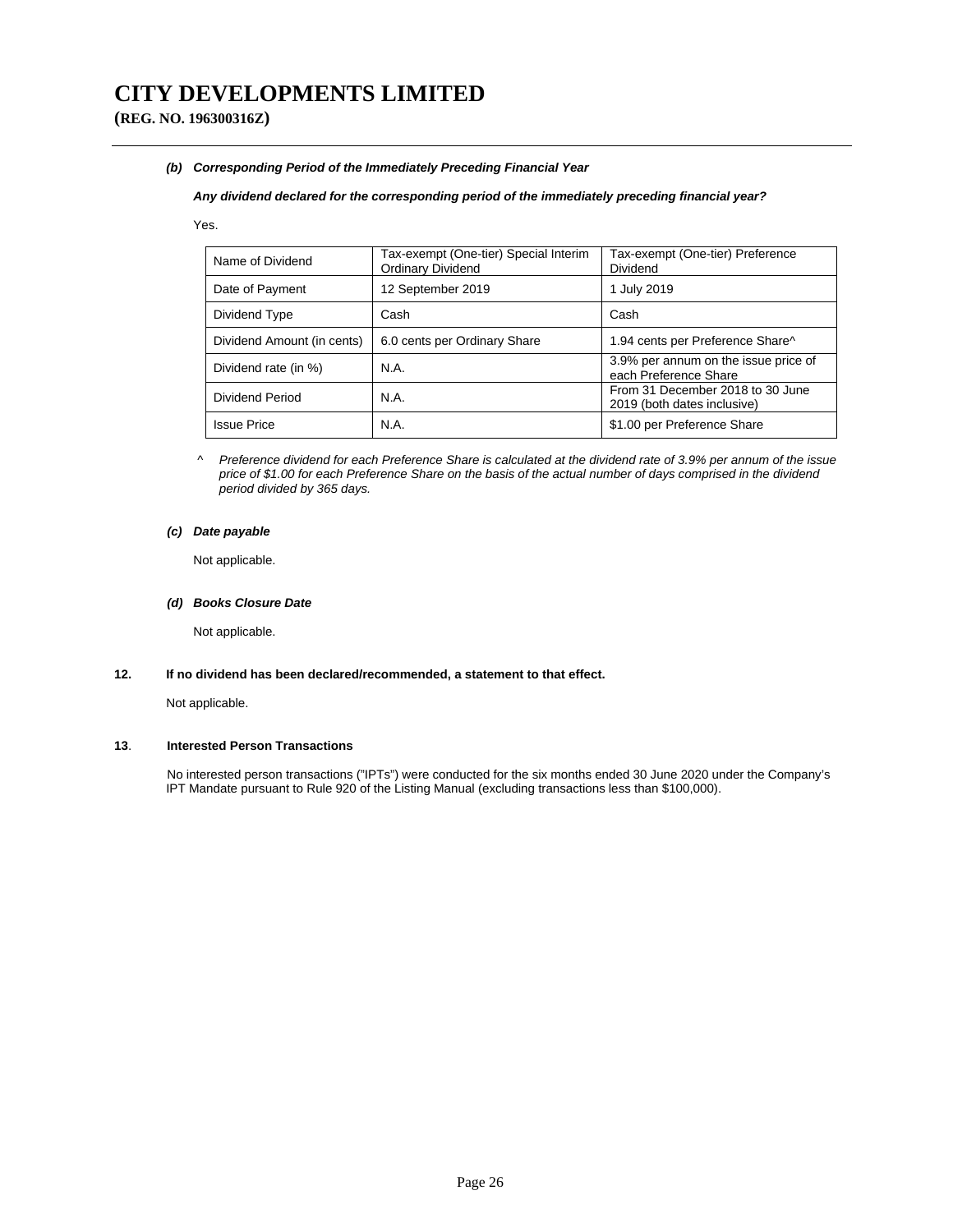**(REG. NO. 196300316Z)**

#### **14. Segment Reporting**

#### **By Business Segments**

|                              |                 | <b>The Group</b> |  |  |
|------------------------------|-----------------|------------------|--|--|
|                              | Half year ended |                  |  |  |
|                              | 30 June         |                  |  |  |
|                              | 2020            | 2019             |  |  |
|                              | <b>S\$'000</b>  | S\$'000          |  |  |
| Revenue                      |                 |                  |  |  |
| <b>Property Development</b>  | 463,735         | 536,000          |  |  |
| Hotel Operations*            | 355,289         | 785,281          |  |  |
| <b>Investment Properties</b> | 185,467         | 207,508          |  |  |
| <b>Others</b>                | 68,413          | 67,739           |  |  |
|                              | 1,072,904       | 1,596,528        |  |  |
| Profit/(Loss) before tax**   |                 |                  |  |  |
| <b>Property Development</b>  | 114,973         | 179,620          |  |  |
| <b>Hotel Operations</b>      | (208, 171)      | 29,512           |  |  |
| <b>Investment Properties</b> | 26,307          | 258,427          |  |  |
| <b>Others</b>                | 80,686          | 22,739           |  |  |
|                              | 13,795          | 490,298          |  |  |

**\*** *Revenue from hotel operations includes room revenue of \$230.6 million (1H 2019: \$529.7 million) for 1H 2020 from hotels that are owned by the Group.* 

*\*\* Includes share of after-tax (loss)/profit of associates and joint ventures.*

#### **15. In the review of performance, the factors leading to any material changes in contributions to turnover and earnings by the business or geographical segments.**

#### **Property Development**

Revenue decreased by \$72.3 million to \$463.7 million (1H 2019: \$536.0 million) for 1H 2020. Pre-tax profit decreased by \$64.6 million to \$115.0 million (1H 2019: \$179.6 million) for 1H 2020.

Projects that contributed to both revenue and profit in 1H 2020 include The Tapestry, Whistler Grand, Amber Park, Gramercy Park, Hongqiao Royal Lake, 100 Sydney Street project in Chelsea and Phase 1 of Teddington Riverside in the Borough of Richmond upon Thames. Sales of landbank residential sections in New Zealand and units in Zenith Residences also contributed to the Group's revenue and pre-tax profit for this segment. In accordance with the Group's policy of equity accounting for the results of its joint ventures, whilst revenue from joint venture developments such as South Beach Residences, Boulevard 88, The Jovell and Forest Woods had not been consolidated into the Group's total revenue, the Group's share of profit arising from joint venture developments had been included in pre-tax profit.

The decrease in revenue for 1H 2020 was largely due to timing of profit recognition. For Singapore private residential units, profit is recognised progressively based on the stages of construction and sales status. The decrease in revenue for 1H 2020 was mainly attributable to lower contribution from completed projects which were recognised in entirety in the same period, such as Gramercy Park, New Futura, HLCC and Hongqiao Royal Lake. This was partially mitigated by higher progressive contribution from Whistler Grand and Amber Park (launched in May 2019) due to higher percentage of completion achieved, as well as higher contribution from the two abovementioned UK projects.

The decrease in pre-tax profit for 1H 2020 was in tandem with the decrease in revenue, coupled with thinner margins for The Tapestry, Whistler Grand and Amber Park, the main contributors for 1H 2020. Comparatively, 1H 2019 pre-tax profit included significant contribution from Gramercy Park and New Futura, both higher margin projects which were fully recognised upon sale completion. Also, there was lower share of profits from joint venture project, South Beach Residences in 1H 2020 due to lower sales volume, along with lower returns recognised from the sale of units in the Ivy and Eve project in Australia which was fully sold in 2019. Higher financing costs being expensed off for 1H 2020, as well as share of losses from newly acquired joint venture, Sincere, also contributed to the decrease in pre-tax profit for 1H 2020.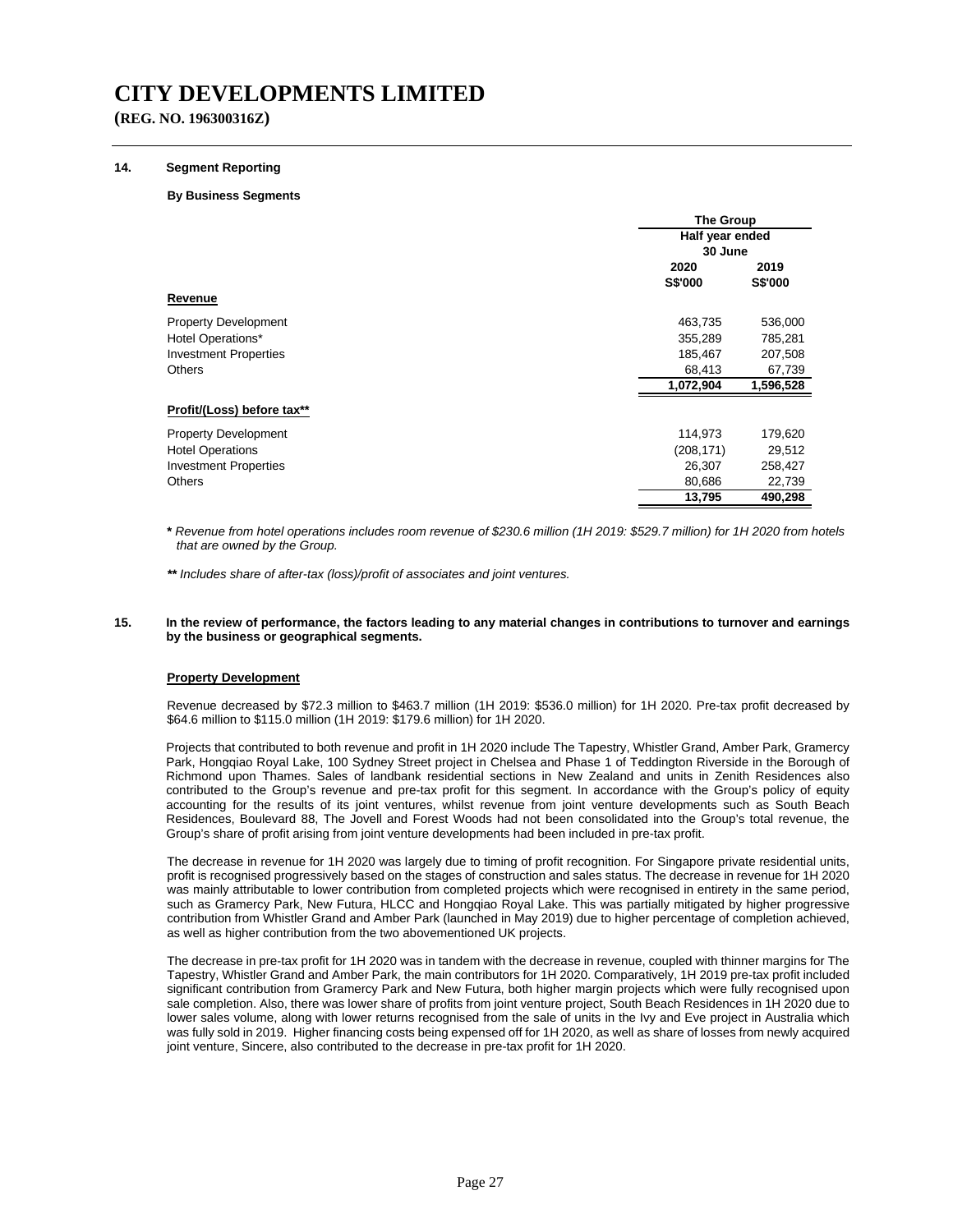**(REG. NO. 196300316Z)**

### **Hotel Operations**

Revenue decreased by \$430.0 million to \$355.3 million (1H 2019: \$785.3 million) for 1H 2020. This segment reported a pretax loss of \$208.2 million (1H 2019: pre-tax profit of \$29.5 million) for 1H 2020.

This is primarily due to the prolonged COVID-19 pandemic, which has resulted in widespread travel restrictions, an unprecedented collapse in global tourism, and mass cancellation or postponement of events. Many countries have responded to the outbreak by imposing measures such as quarantines, strict social distancing and complete lockdown of cities. These measures had adversely impacted the Group's hotel operations, even with the receipt of applicable government grants and aggressive cost containment measures which mitigated the impact. Other than being the worst hit region, the United States also experienced civil unrest/riots in 1H 2020 regarding racial injustice, which further worsened hotel performance.

Based on market conditions and internal assessment by in-house valuers, in addition, an impairment loss of \$33.9 million had been provided in 1H 2020 in light of the challenges faced by the hospitality industry during the pandemic.

The pre-tax loss for 1H 2020 was partially mitigated by divestment gain on Millennium Hotel Cincinnati of \$26.4 million.

#### **Investment Properties**

Revenue decreased by 10.6% to \$185.5 million (1H 2019: \$207.5 million) for 1H 2020. Pre-tax profit decreased by \$232.1 million to \$26.3 million (1H 2019: \$258.4 million) for 1H 2020.

The decrease in revenue for 1H 2020 was largely due to rental rebates provided to retail tenants and lower revenue for hotels under the master lease structure for CDLHT, resulting from the pandemic. In Singapore, retail and F&B businesses have been impacted by the decline in customer demand, strict safe distancing measures and closures for non-essential services. In overseas markets, the retail sectors were similarly impacted by lockdowns imposed by local authorities, where Jungceylon Retail Mall, Phuket was particularly affected due to a period of closure in 1H 2020. Contributions from hotels under master lease agreements, including Millennium Mitsui Garden Hotel Tokyo, Novotel Singapore Clarke Quay and Angsana Velavaru, were also significantly reduced.

The decrease in pre-tax profit for 1H 2020 was mainly attributable to the lower divestment gains recognised. Included in 1H 2019 was realised deferred gain on sale of investment properties of \$153.9 million, in addition to \$43.3 million of distributions by Golden Crest in accordance with the stipulated waterfall structure under PPS 2. Higher financing costs and depreciation also contributed to the decline in pre-tax profits.

### **Others**

Revenue, comprising mainly income from building maintenance contracts, project management, club operations, laundry services and dividend income, remained relatively flat at \$68.4 million (1H 2019: \$67.7 million) for 1H 2020.

Notwithstanding the stable revenue, pre-tax profit increased by \$58.0 million to \$80.7 million (1H 2019: \$22.7 million) for 1H 2020, mainly contributed by the divestment gain recognised for SHR of \$23.5 million and interest income earned on loan granted to and bonds issued by Sincere. Higher contribution was also derived from FSGL's property financing business, backed by income from refinancing loans and a higher average secured China portfolio.

#### **16. A breakdown of the total annual dividend (in dollar value) for the issuer's latest full year and its previous full year.**

Total Annual Net Dividend (*Refer to Para 18 of Appendix 7.2 for the required details*)

|            | <b>Full Year</b><br>2019<br><b>S\$'000</b> | <b>Full Year</b><br>2018<br><b>S\$'000</b> |
|------------|--------------------------------------------|--------------------------------------------|
| Ordinary   | 72,552                                     | 72,552                                     |
| Special    | 108.942                                    | 108,942                                    |
| Preference | 12.904                                     | 12.904                                     |
| Total      | 194,398                                    | 194,398                                    |

 The tax-exempt (one-tier) final ordinary dividend and tax-exempt (one-tier) special final ordinary dividend for the year ended 31 December 2019 of 8.0 cents and 6.0 cents respectively per ordinary share had been approved by the ordinary shareholders at the Annual General Meeting held on 24 June 2020 and the dividend amounts were based on the number of issued ordinary shares as at 6 July 2020.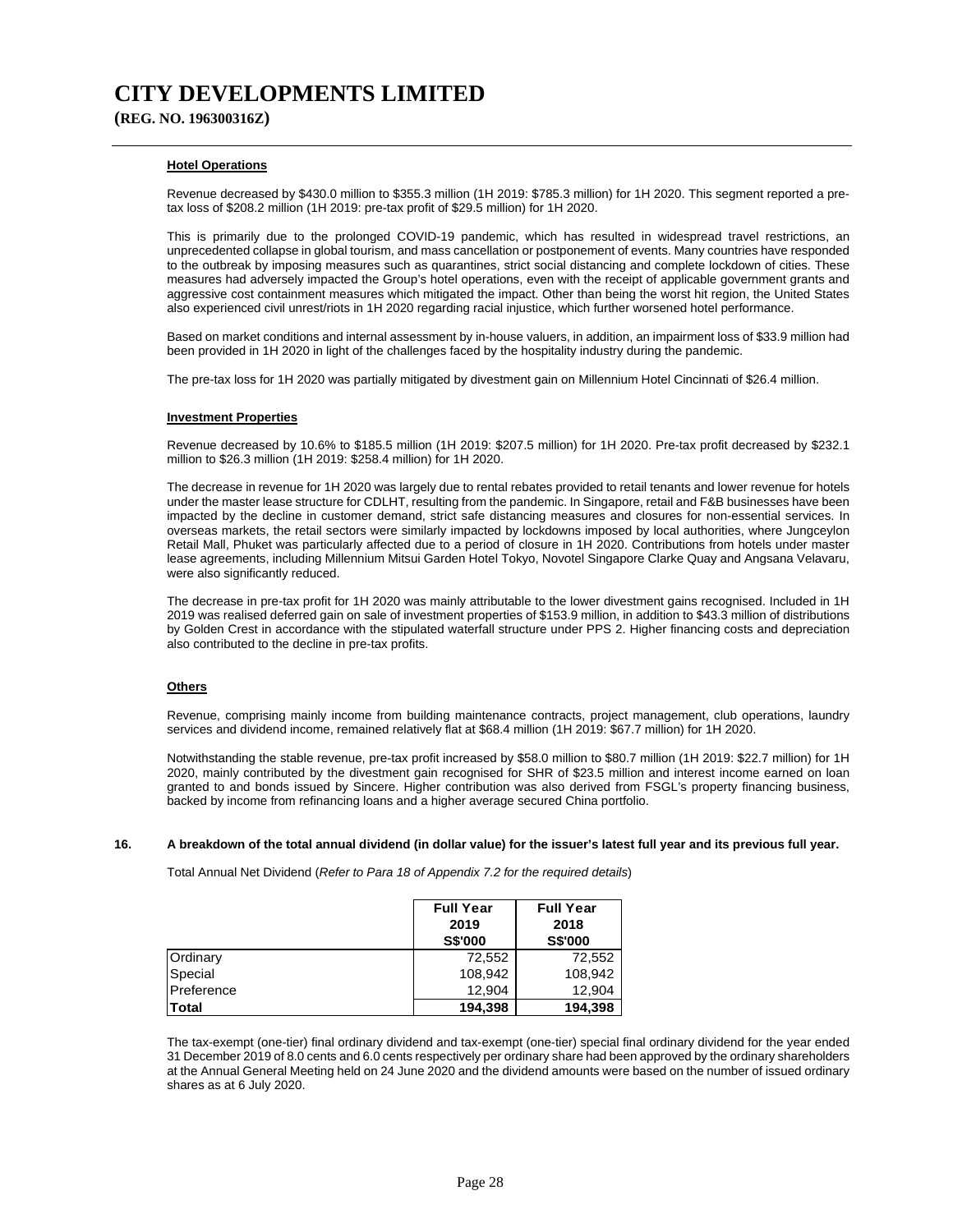**(REG. NO. 196300316Z)**

### **17. A breakdown of sales and operating profit after tax for first half year and second half year.**

Not applicable.

## **18. Confirmation pursuant to Rule 720(1) of the Listing Manual**

The Company confirms that it has procured undertakings from all its directors and executive officers in the format set out in Appendix 7.7 in accordance with Rule 720(1) of the Listing Manual.

## **BY ORDER OF THE BOARD**

Shufen Loh @ Catherine Shufen Loh Company Secretary 13 August 2020